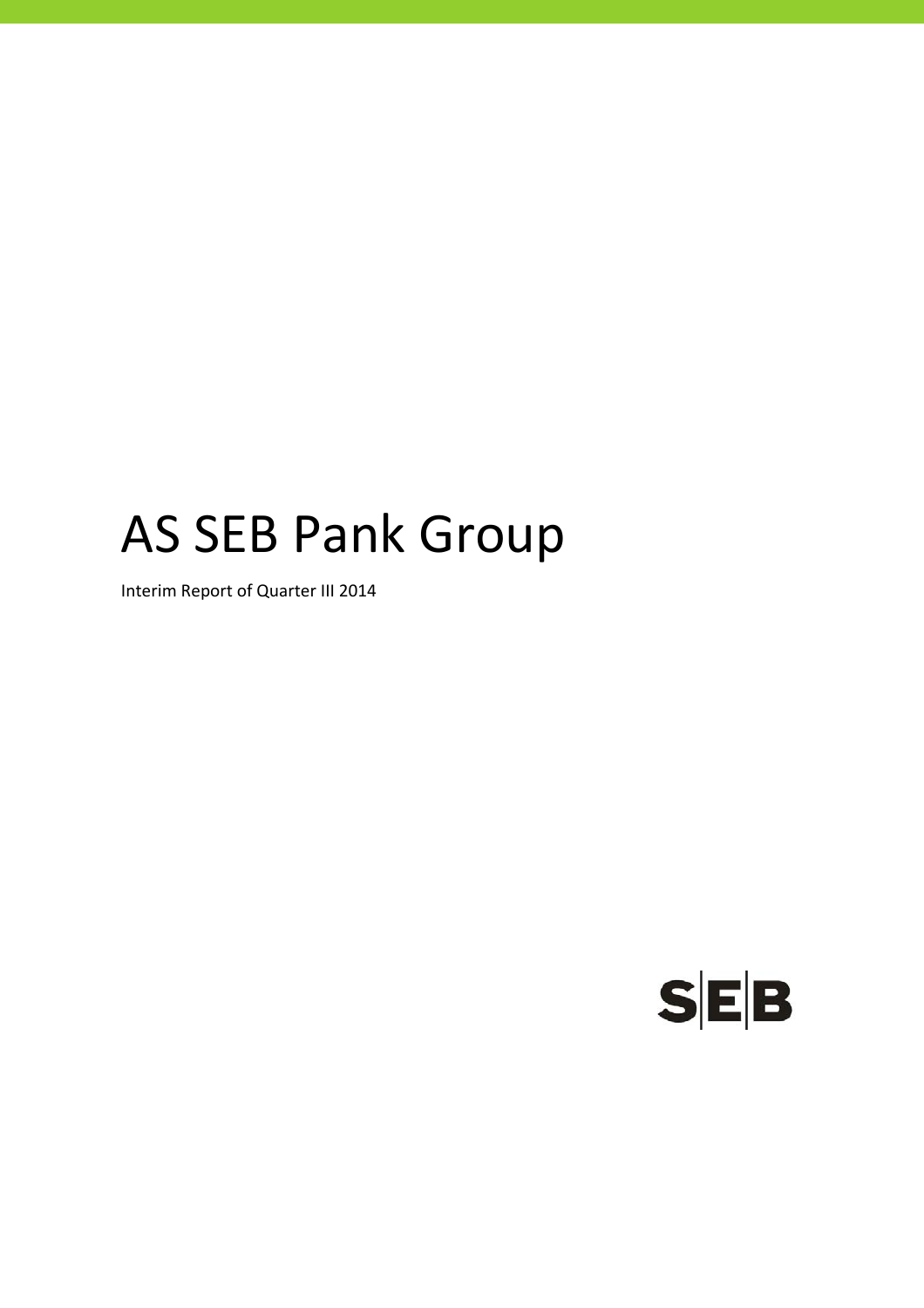### **Contents** P.

|                | Statement of the Management Board Management of the Management of the Management Board                                       | $\overline{2}$ |
|----------------|------------------------------------------------------------------------------------------------------------------------------|----------------|
| ı.             |                                                                                                                              | 3              |
| $\mathbf{1}$ . |                                                                                                                              | 3              |
| 2.             |                                                                                                                              | 3              |
| ΙΙ.            |                                                                                                                              | 4              |
| 1.             | Credit institution's group as defined in Credit Institutions Law<br><u>Law and an announ and an announ and an announ and</u> | $\overline{4}$ |
| 1.1.           |                                                                                                                              | $\overline{4}$ |
| 1.2.           | Changes in the consolidated group during the accounting period and plans for year 2014                                       | $\overline{4}$ |
| 2.             | Highlights                                                                                                                   | 5              |
| 3.             |                                                                                                                              | 7              |
| 4.             |                                                                                                                              | 9              |
| 5.             |                                                                                                                              | 9              |
| Ш.             |                                                                                                                              | 11             |
| 1.             |                                                                                                                              | 11             |
| 2.             |                                                                                                                              |                |
| 3.             |                                                                                                                              |                |
| 4.             |                                                                                                                              |                |
| 5.             |                                                                                                                              |                |
| 6.             |                                                                                                                              | 15             |
| Note 1         |                                                                                                                              | 16             |
| Note 2         |                                                                                                                              |                |
| Note 3         |                                                                                                                              |                |
|                |                                                                                                                              |                |
|                |                                                                                                                              | 19             |
|                |                                                                                                                              | 20             |
| Note 7         |                                                                                                                              | 20             |
|                |                                                                                                                              | 20             |
|                |                                                                                                                              |                |
|                |                                                                                                                              |                |
|                | Note 11 Concentration of financial assets and liabilities by industry sector_________________________________                | 22             |
|                |                                                                                                                              | 24             |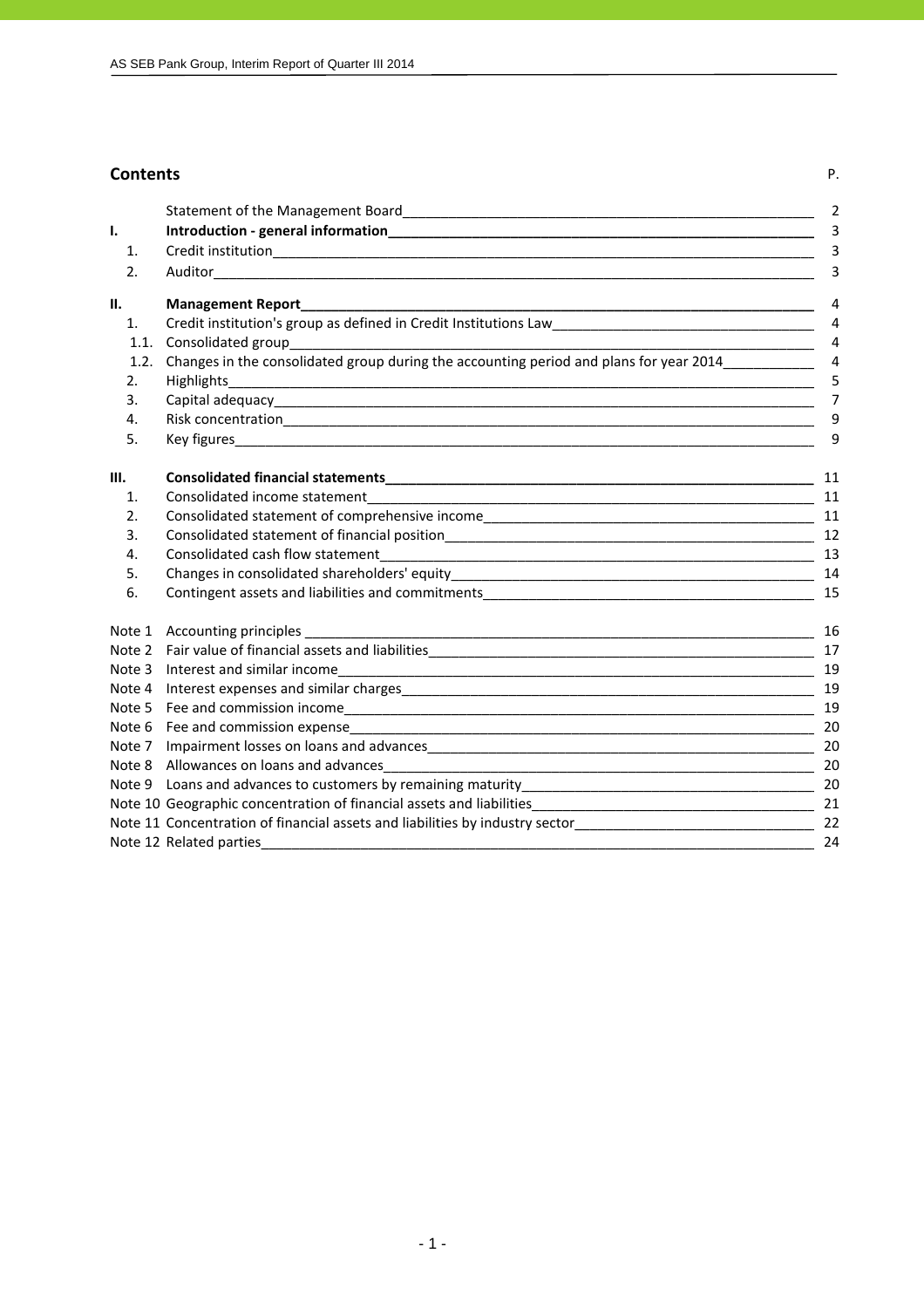# **Statement of the Management Board**

Interim Report of Quarter III 2014 consists of the following parts and reports: Introduction – general information Management Report Consolidated Financial Statements Notes

The financial and other additional information published in the Interim Report of Quarter III 2014 is true and complete. Consolidated financial statements give a true and fair view of the actual financial position, results of operations and cash flows of the Group.

Consolidated financial statements have been compiled in accordance with the International Accounting Standard IAS 34 "Interim financial reporting" and in conformity with the requirements of Eesti Pank for publishing information. AS SEB Pank and subsidiaries of the consolidated group are assumed to be going concern.

Consolidated financial statements for the Quarter III 2014 are not audited.

Riho Unt Chairman of the Management Board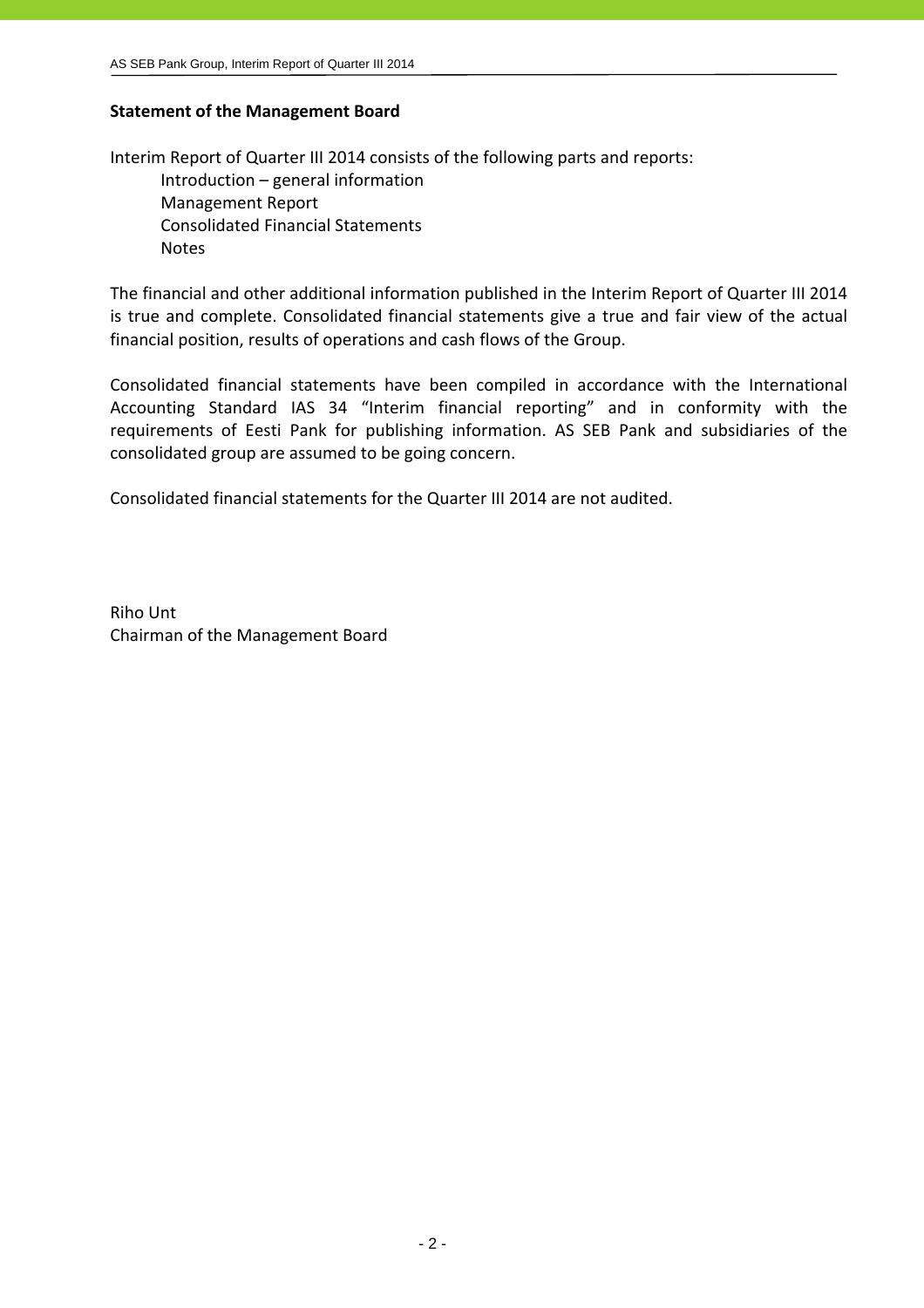#### **I. Introduction ‐ general information**

## **1. Credit institution**

Company name AS SEB Pank Registry date 08.12.1995 Phone +372 6 655 100 Fax +372 6 655 102 SWIFT EEUHEE2X e-mail info@seb.ee

Address Tornimäe Str. 2, Tallinn 15010, Estonia Registered in The Republic of Estonia Registry code 10004252 (Estonian Commercial Register) Internet homepage http://www.seb.ee

# **2. Auditor**

Reporting date 30.09.2014

Audit company **AS PricewaterhouseCoopers** Registry code 10142876 (Estonian Commercial Register) Address **Pärnu Str. 15, 10141 Tallinn, Estonia** 

Reporting period 01.01.2014 ‐ 30.09.2014 Reporting currency **EUR** Euro (EUR), millions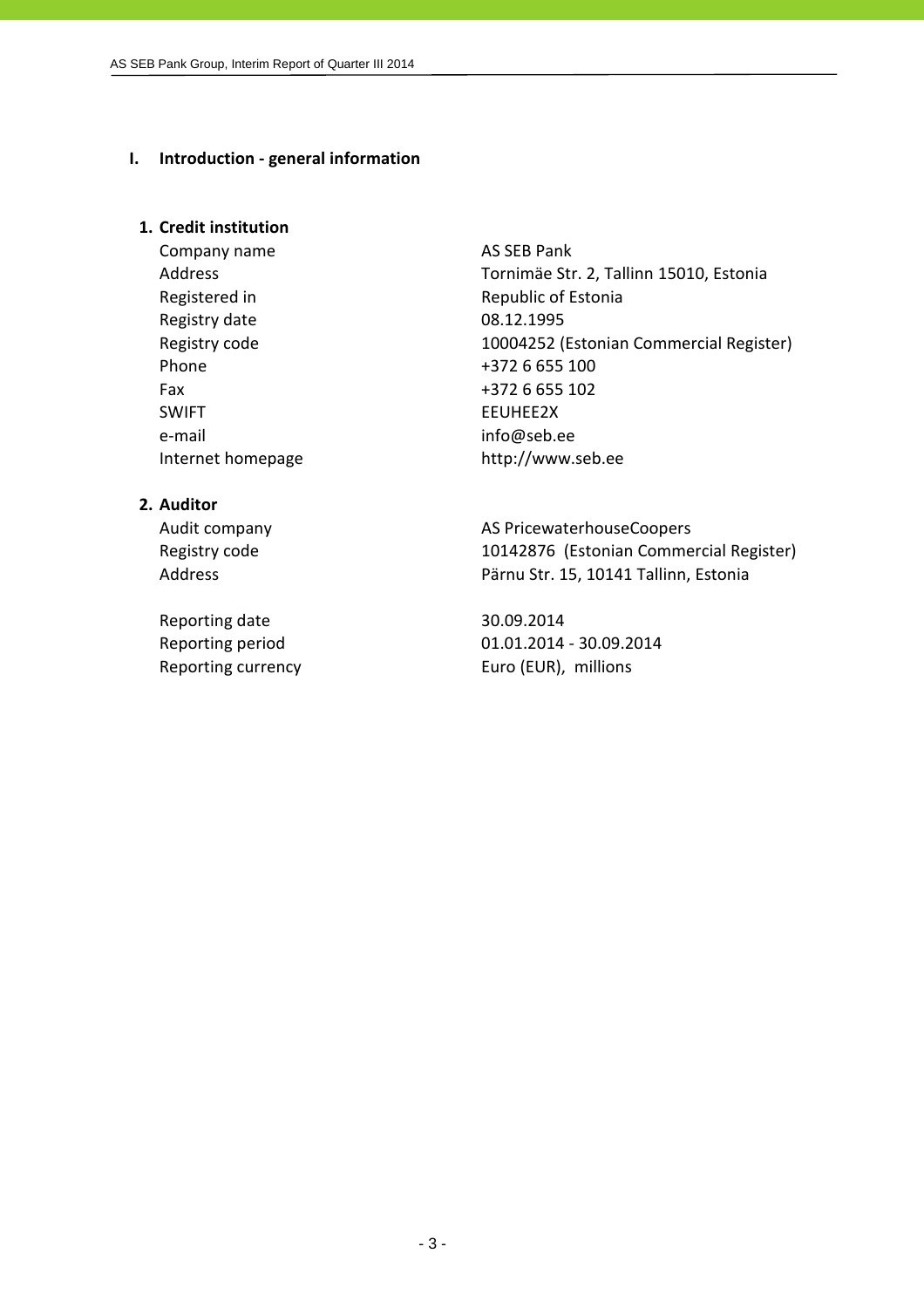# **II. Management Report**

**1. Credit institution's group as defined in Credit Institutions Law**

# **1.1. Consolidated group**

| Company name                 | Registry<br>code | Reg. date | <b>Address</b>            | <b>Activity</b>                                  | Holding***<br>(%) | At an acqui-<br>sition cost<br>(EURmio) |
|------------------------------|------------------|-----------|---------------------------|--------------------------------------------------|-------------------|-----------------------------------------|
| AS SEB Liising               | 10281767         | 03.10.97  | Tallinn. Tornimäe 2       | Leasing                                          | 100.0%            | 1.8                                     |
| AS Rentacar*                 | 10303546         | 20.10.97  | Haapsalu, Karja 27        | Leasing                                          | 100.0%            | 0.0                                     |
| <b>AS SEB Varahaldus</b>     | 10035169         | 22.05.96  | Tallinn. Tornimäe 2       | Asset management                                 | 100.0%            | 2.7                                     |
| AS Sertifitseerimiskeskus**  | 10747013         | 27.03.01  | Tallinn. Pärnu mnt 141    | Data communication services                      | 25.0%             | 1.0                                     |
| Tieto Estonia Services OÜ ** | 11065244         | 30.08.04  | Tallinn. Tammsaare tee 47 | Information processing and<br>network management | 20.0%             | 0.0                                     |
|                              |                  |           |                           |                                                  |                   | 5.5                                     |

All enterprises are registered in Estonian Commercial Register.

Parent company of the Group is AS SEB Pank, its activity is banking (information on page 3).

\* Consolidated subsidiary of AS SEB Liising

\*\* Associates

\*\*\* For all investments the percentage of holding equals to both, the holding from the number of shares as well as from the number of votes.

The "consolidated group" in the meaning of Credit Institutions Law in Estonia and the "Group" for IFRS consolidation purposes are identical.

Non‐profit association SEB Heategevusfond is an association, not belonging to the consolidation group, registered on 06.01.2006. The founders of the association are AS SEB Pank and AS SEB Elu‐ ja Pensionikindlustus. The association is aimed at raising and distributing funds for charitable cause to organisations, dealing with children, who have been deprived of parental care. Upon dissolution of the association, the assets remaining after satisfaction of the claims of creditors shall be transferred to a non‐profit association or foundation with similar objectives, entered to the list of associations subject to income tax incentive of the Government of the Estonian Republic, or a legal person in public law, state or local government.

Non‐profit association Spordiklubi United is an association, not belonging to the consolidation group, which started from September 2008. The association is founded by AS SEB Pank. The association is aimed at organising on hobby and competition level sport events and organising promotions for advertising of own and supporter´s activities. Upon dissolution of the association, the assets shall be transferred to a non‐profit association, foundation or other persons filling the objectives by articles in public interests.

# **1.2. Changes in the consolidated group during the accounting period and plans for year 2014**

No such events or trends have occurred by the time of publishing the report, which would affect the strategy of the group in 2014.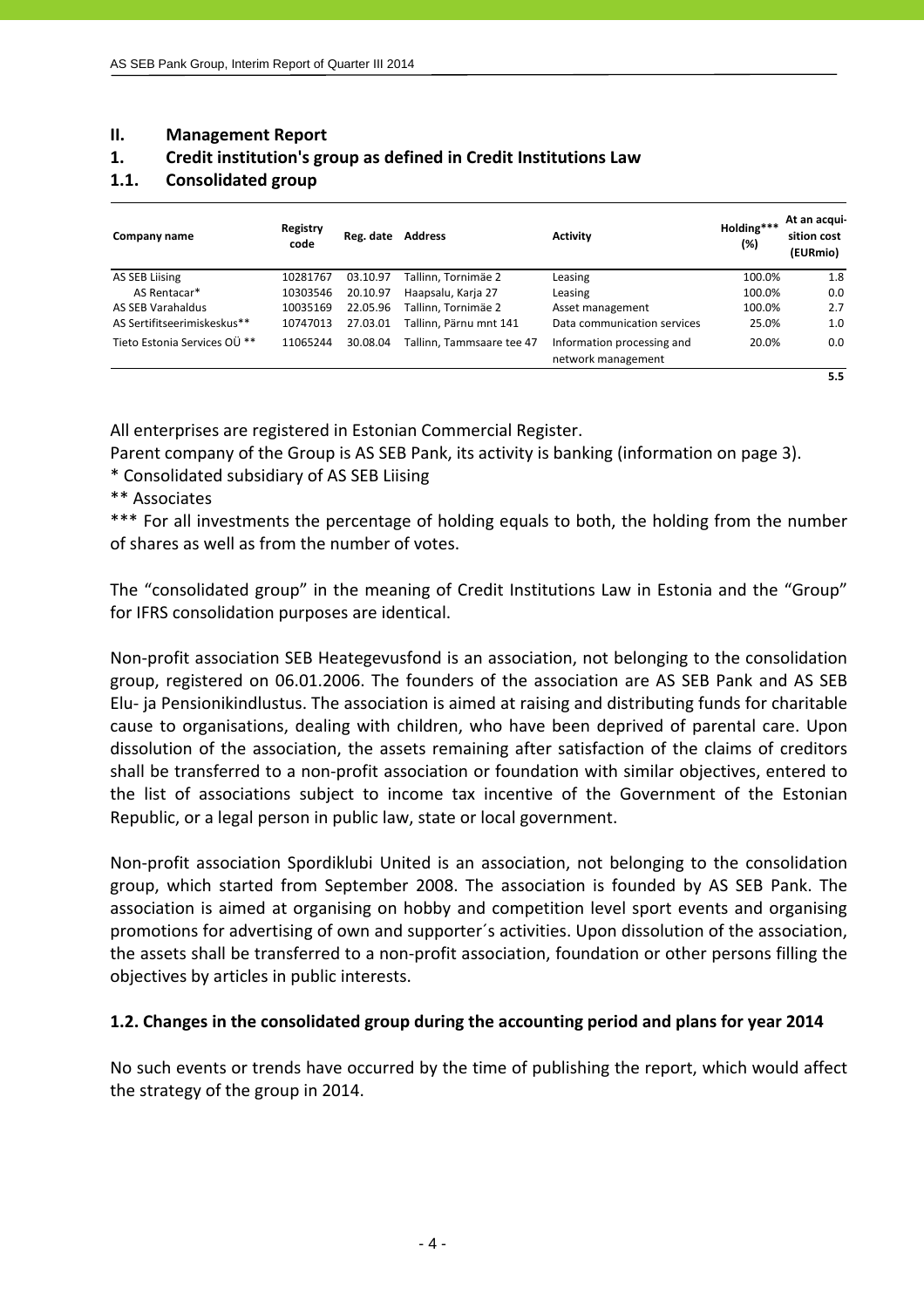# **2. Highlights**

The negative impact of the Russia-Ukraine crisis can be felt in the Estonian economy  $-$  it is reflected in the 25% decrease in trade flows towards Russia. The volatile economic situation made companies more cautious in making investments and planning development steps in both Estonia, as well as the rest of the Baltic States. SEB estimates that the decline in business optimism will be felt in the Estonian economic space for at least six more months. This, in turn, may lead to an additional decline in the economic growth forecast for Estonia. The logic of the retail markets, however, is swimming against the current. High wage pressure and low inflation increase people's purchasing power and demand, which creates unjustified euphoria on the market. The Estonian real estate sector, on the other hand, is living by a logic clearly different from that of the retail market – while demand has somewhat decreased, supply has increased, ensuring a stable situation on the market and suspending further growth in real estate prices.

The Banker named **SEB the best bank for private banking in all three Baltic States and in Sweden, thus recognising SEB Estonia and SEB Latvia as the best banks of their respective countries.** In Sweden, SEB received this title for the fifth year in a row.

Estonian enterprises are actively changing their course from east to west. Despite volatile conditions, **companies continue to be quite certain of their financial capability and availability of financial instruments where necessary**. However, it must be noted that in case the economic situation stabilises and European economy takes a course towards growth, **bank interests are also likely to grow– the majority of SEB's business clients have demonstrated awareness of this fact.**

**An economic analysis of Baltic households**, which was published by SEB at the end of October, revealed that in relation to the changeover to the euro, inflation has not increased to the feared levels in neither Estonia nor Latvia. The survey also highlighted the fact that with the changeover to euro, the amount of cash in circulation has decreased significantly, which supports more effective settlement in society and contributes to reducing corruption and black economy.

The Tallinn City Government named **SEB the most responsible company in Tallinn**. The responsible Business Forum in Estonia, which is the leader in responsible business in Estonia, **highlighted SEB as a good example during a joint annual meeting of the CSR Forum in Latvia and Lithuania**. In August of this year, SEB hosted the member companies of the forum in its main building, presenting its work environment and playroom for the children of the employees.

In September, SEB launched an **information portal for financial and business issues**, which aims to provide high quality uncomplicated materials for the goings‐on of finance for people who are interested in the financial world.

**The results of the CFO survey for major corporations, which were published at end of October,** showed that despite the cooler business climate, the expectations of companies for an increase in turnover are still relatively good: 53% of companies in the Baltic States have a positive outlook. Nevertheless, it should also be noted that Estonian companies are the most modest in their forecasts – 45% of respondents in total anticipate moderate increase in turnover during the next six months. A quarter of the leaders of major Baltic corporations believe that the number of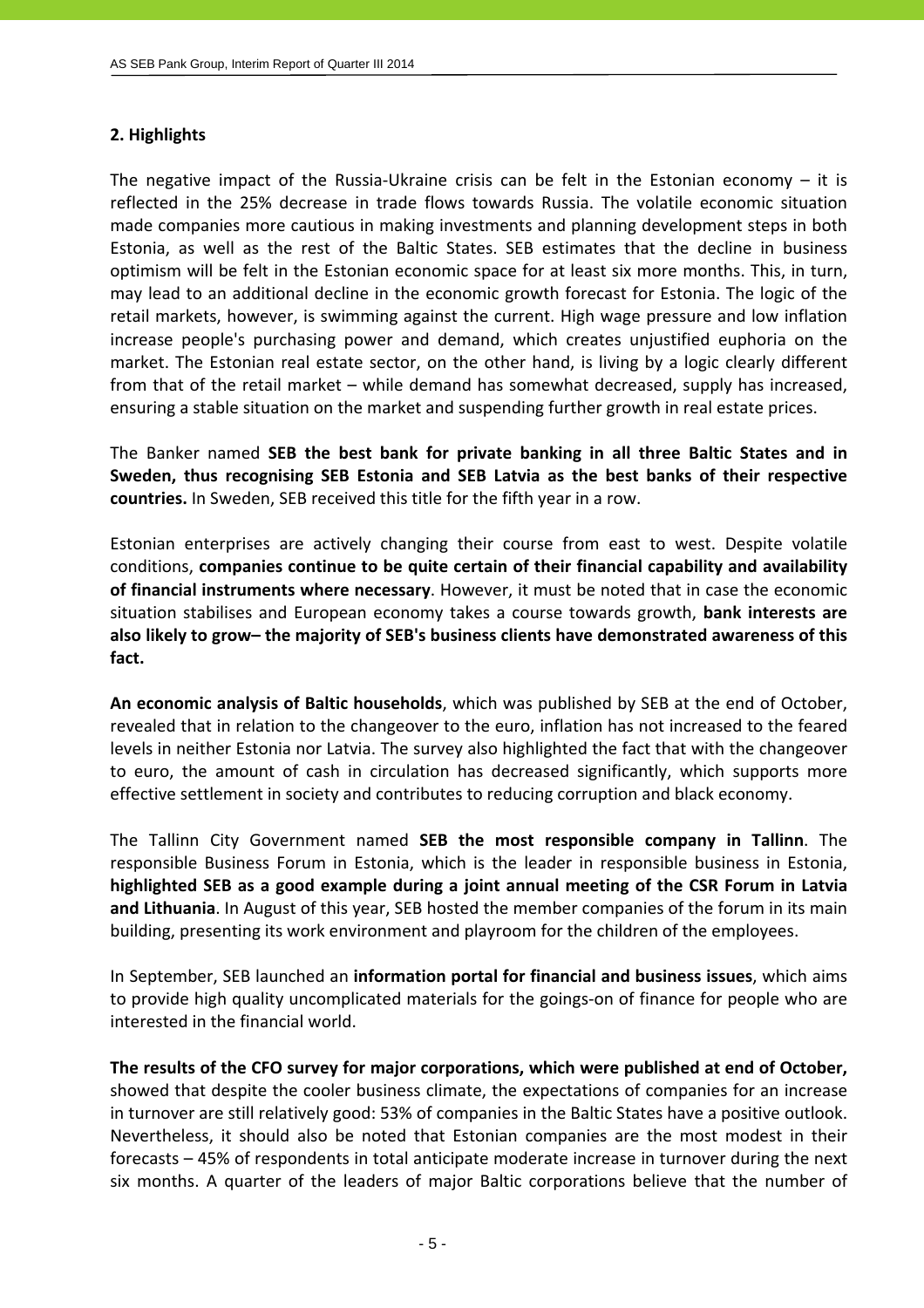employees may increase in the near future, while more than half are convinced that the number of employees will remain the same.

SEB supports its clients in making their financial decisions and has launched **several advising campaigns both for private as well as business clients**, in order to motivate clients to use their money in a carefully considered manner, set achievable goals and continuously move towards these in cooperation with the bank.

The fifth scholarship day of the SEB Charity Fund was held at the end of October. **With the help of the initiative, nearly 70 youths with no parental care received the funds necessary for their education and livelihood**. These young people are moving towards receiving their education despite difficulties in life.

The more than 885 000 customers of SEB Pank Group are served by 1096 employees. The customers are served through many different channels such as 26 branch offices, 243 on‐line post offices, 255 ATMs, 8797 POS‐terminals. There are more than 541 900 debit and credit cards in use. In addition, 77% of our customers use our SEB Internet Bank and SEB Internet Bank for Business services.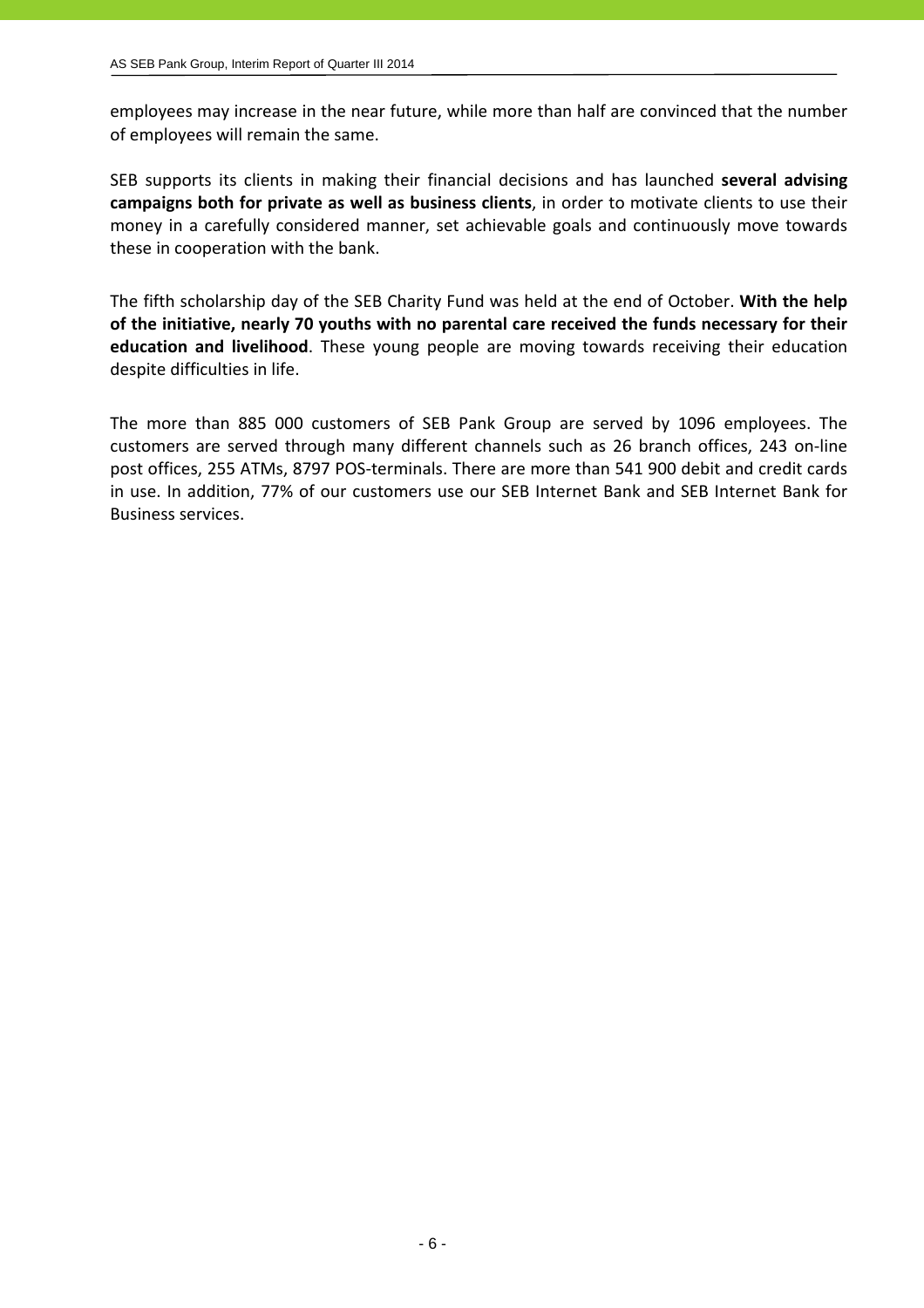## **3. Capital adequacy**

|                | <b>CAPITAL BASE</b>                                                               | 30.09.14         | 31.12.13         |
|----------------|-----------------------------------------------------------------------------------|------------------|------------------|
|                | <b>OWN FUNDS</b>                                                                  | 779.3            | 780.2            |
| 1.             | <b>TIER 1 CAPITAL</b>                                                             | 773.3            | 774.2            |
| 1.1.<br>1.1.1. | <b>COMMON EQUITY TIER 1 CAPITAL</b>                                               | 773.3            | 774.2            |
|                | Capital instruments eligible as CET1 Capital                                      | 128.8            | 128.8            |
|                | Paid up capital instruments                                                       | 42.5             | 42.5             |
|                | Share premium                                                                     | 86.3             | 86.3             |
|                | 1.1.2. Retained earnings                                                          | 626.0            | 627.0            |
|                | 1.1.3. Accumulated other comprehensive income                                     | 0.7              |                  |
| 1.1.5.         | 1.1.4. Other reserves                                                             | 19.4             | 19.4             |
|                | Adjustments to CET1 due to prudential filters                                     | $-0.1$           |                  |
| 1.1.7.         | 1.1.6. (-) Intangible assets                                                      | $-1.2$           | $-0.9$           |
|                | Other transitional adjustments to CET1 Capital                                    | $-0.3$           |                  |
|                | 1.1.8. CET1 capital deductions                                                    | 0.0              | -0.1             |
| 2.             | <b>TIER 2 CAPITAL</b>                                                             | 6.0              | 6.0              |
|                | IRB Excess of provisions over expected losses eligible                            | 6.0              | 5.8              |
|                | Other adjustments to Tier 2 Capital                                               | 0.0              | 0.2              |
|                |                                                                                   |                  |                  |
|                | RISK WEIGHTED ASSETS (RWA)                                                        | 30.09.14         | 31.12.13         |
|                | <b>TOTAL RISK EXPOSURE AMOUNT</b>                                                 | 3 4 4 1.5        | 3 3 0 3 .0       |
| 1.             | RISK WEIGHTED EXPOSURE AMOUNTS FOR CREDIT, COUNTERPARTY CREDIT AND                |                  |                  |
|                | DILUTION RISKS AND FREE DELIVERIES                                                |                  | 2 0 2 8.2        |
|                |                                                                                   | 2 001.3<br>218.0 | 273.6            |
| 1.1.           | <b>Standardised approach (SA)</b>                                                 | 0.0              | 62.5             |
|                | Regional governments or local authorities<br>Public sector entities               | 0.7              | 1.7              |
|                | Retail                                                                            | 179.7            | 169.6            |
|                | Secured by mortgages on immovable property                                        | 1.0              | 1.2 <sub>2</sub> |
|                | Exposures in default                                                              | 3.2              | 5.0              |
|                | Collective investments undertakings (CIU)                                         | 4.8              | 4.5              |
|                | Equity                                                                            | 1.1              | 1.1              |
|                | Other items                                                                       | 27.5             | 28.0             |
| 1.2.           | <b>Internal ratings based Approach (IRB)</b>                                      | 1783.3           | 1754.6           |
|                | Institutions                                                                      | 131.9            | 60.0             |
|                | Corporates - SME                                                                  | 1 247.7          | 1 2 6 1 . 2      |
|                | Corporates - Specialised Lending                                                  | 72.1             | 87.3             |
|                | Retail - Secured by real estate SME                                               | 243.4            | 240.5            |
|                | Retail - Qualifying revolving                                                     | 2.2              | 2.3              |
|                | Retail - Other SME                                                                | 86.0             | 103.3            |
| 2.             | TOTAL RISK EXPOSURE AMOUNT FOR POSITION, FOREIGN EXCHANGE AND                     |                  |                  |
| 3.             | <b>COMMODITIES RISKS</b><br>TOTAL RISK EXPOSURE AMOUNT FOR OPERATIONAL RISK (AMA) | 13.2<br>114.8    | 15.6<br>97.0     |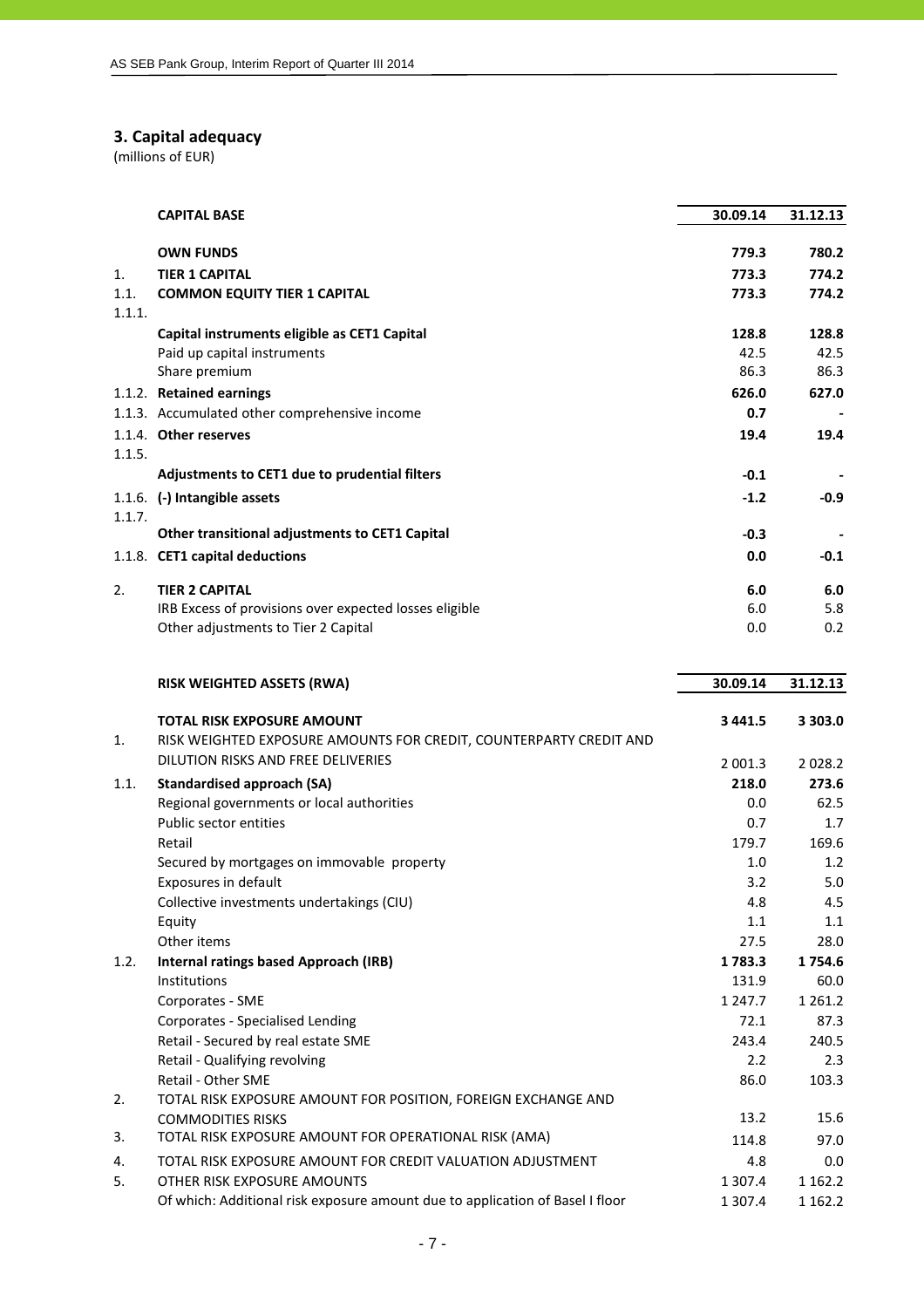#### **CAPITAL RATIOS**

|                                                              | 30.09.14    | 31.12.13   |
|--------------------------------------------------------------|-------------|------------|
| TOTAL RISK EXPOSURE AMOUNT (millions of EUR)                 | 3 4 4 1.5   | 3 3 0 3 .0 |
| Total capital ratio                                          | 22.64%      | 23.62%     |
| <b>CET1 Capital ratio</b>                                    | 22.47%      | 23.44%     |
| Tier 1 Capital ratio                                         | 22.47%      | 23.44%     |
| TOTAL RISK EXPOSURE AMOUNT without additional risk exposure  |             |            |
| amount due to application of Basel I floor (millions of EUR) | 2 1 3 4 . 1 |            |
| Total capital ratio (Basel III)                              | 36.52%      |            |
| CET1 Capital ratio (Basel III)                               | 36.23%      |            |
| Tier 1 Capital ratio (Basel III)                             | 36.23%      |            |

# **MEMBERS OF CONSOLIDATION GROUP, INCLUDED TO CAPITAL ADEQUACY CALCULATION**

AS SEB Pank AS SEB Liising Group AS SEB Varahaldus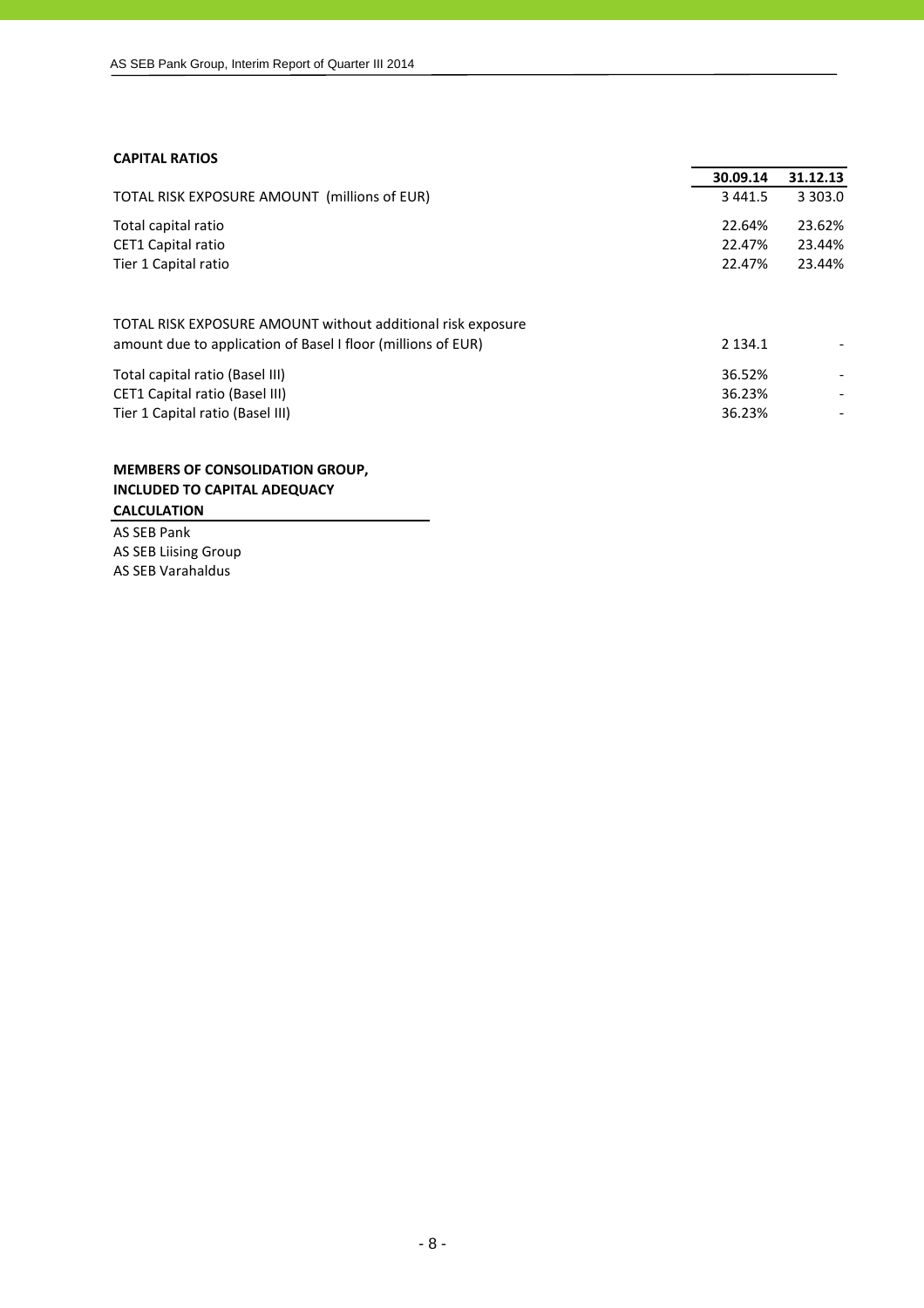#### **4. Risk concentration**

| (millions of EUR)                                                                                                       | 30.09.14 | 31.12.13 | 30.09.13 |
|-------------------------------------------------------------------------------------------------------------------------|----------|----------|----------|
| Total claims against persons associated with the credit institution's<br>consolidation group                            | 1.8      | 1.2      | 1.2      |
| The share of claims of the persons associated with the credit institution's<br>consolidation group in net own funds, %, | 0.23     | 0.16     | 0.17     |
| Total of large exposure claims                                                                                          | 345.7    | 381.9    | 409.9    |
| The share of large exposure claims in net own funds, %                                                                  | 44.36    | 48.94    | 57.81    |
| Number of large exposure customers                                                                                      | 6        | 5        | 6        |

**5. Key figures**

| (millions of EUR)                       |             |            |             |
|-----------------------------------------|-------------|------------|-------------|
|                                         | 30.09.14    | 31.12.13   | 30.09.13    |
| Net profit                              | 57.3        | 72.8       | 54.8        |
| Average equity                          | 803.6       | 738.7      | 729.7       |
| Return on equity (ROE), %               | 9.51        | 9.86       | 10.01       |
| Average assets                          | 4 6 3 1 . 4 | 4 3 1 3 .0 | 4 2 5 4 .5  |
| Return on assets (ROA), %               | 1.65        | 1.69       | 1.72        |
| Net interest income                     | 65.1        | 78.6       | 57.9        |
| Average interest earning assets         | 4 508.7     | 4 192.3    | 4 1 3 9 . 7 |
| Net interest margin (NIM), %            | 1.93        | 1.87       | 1.86        |
| Spread, %                               | 1.85        | 1.80       | 1.78        |
| Cost / Income ratio, %                  | 42.2        | 45.7       | 44.7        |
| Ratio of individually impaired loans, % | 0.69        | 0.79       | 0.70        |

### **Explanations**

Return on equity (ROE) = Net profit/Average equity \* 100 Average equity = (Equity of current year end + Equity of previous year end)/2 Return on assets (ROA) = Net profit/Average assets \* 100 Average assets = (Assets of current year end + Assets of previous year end)/2 Cost of interest bearing liabilities = Interest expenses/Average interest bearing liabilities \*100 Cost/Income Ratio = Total Operating Expenses/Total Income \* 100 Spread = Yield on interest earning assets ‐ Cost of interest bearing liabilities Ratio of individually impaired loans = Individually impaired loans/Loans to customers and credit institutions\* 100 Net interest margin (NIM) = Net interest income/Average interest earning assets \* 100 Yield on interest earning assets = Interest income/Average interest earning assets \*100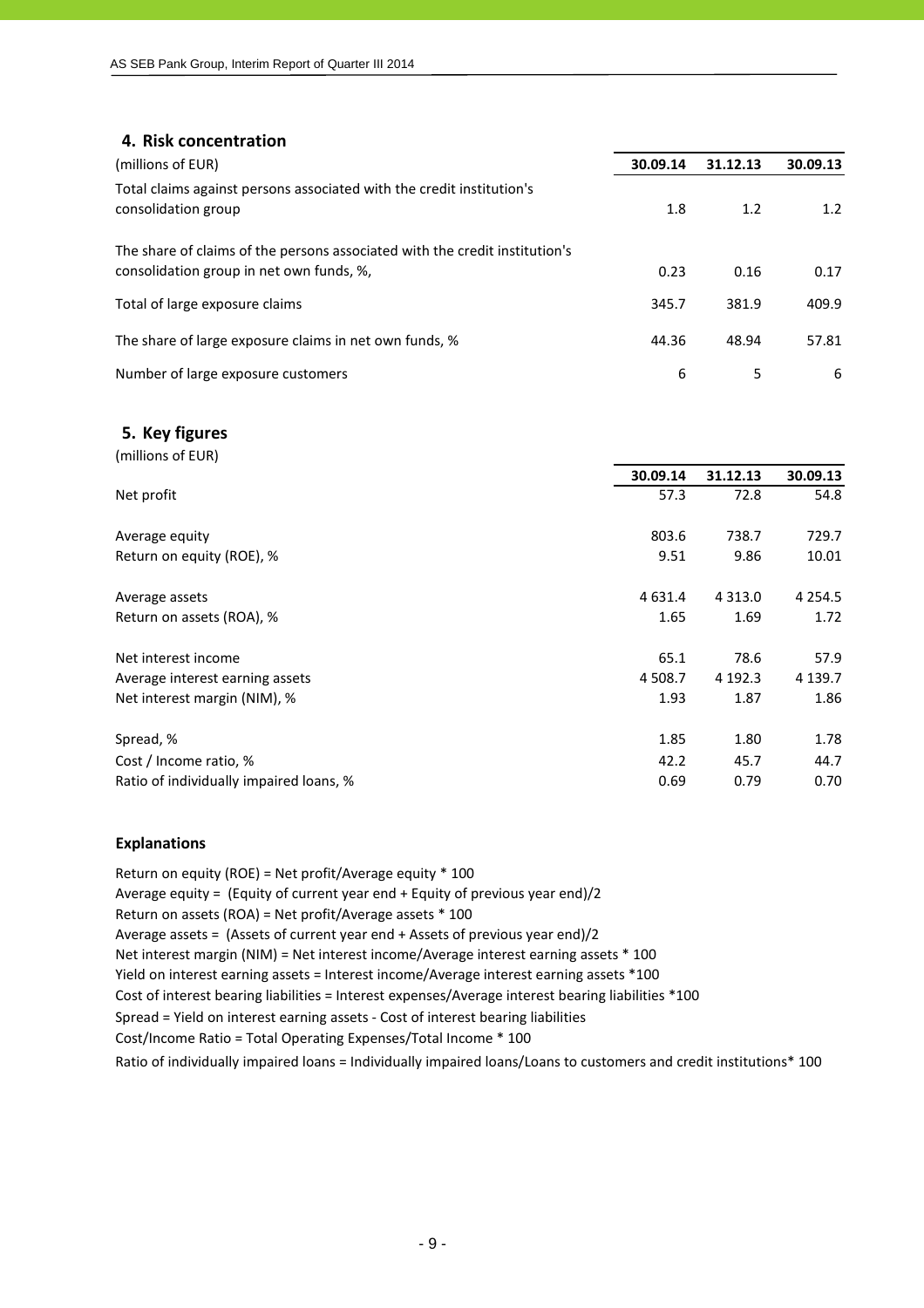#### **Interest earning assets:**

Balances with central bank Loans and advances to credit institutions Loans and advances to customers Debt securities and other fixed income securities

(all without accrued interests)

#### **Interest bearing liabilities:**

Due to credit institutions Due to customers Loan funds (all without accrued interests)

#### **Total Operating Expenses:**

Personnel expenses Other expenses Depreciation, amortisation and impairment of tangible and intangible assets

#### **Total Income:**

Net interest income Net fee and commission income Net income from foreign exchange Gains less losses from financial assets at fair value through profit or loss Income from dividends Gains less losses from investment securities Share of profit of associates Other income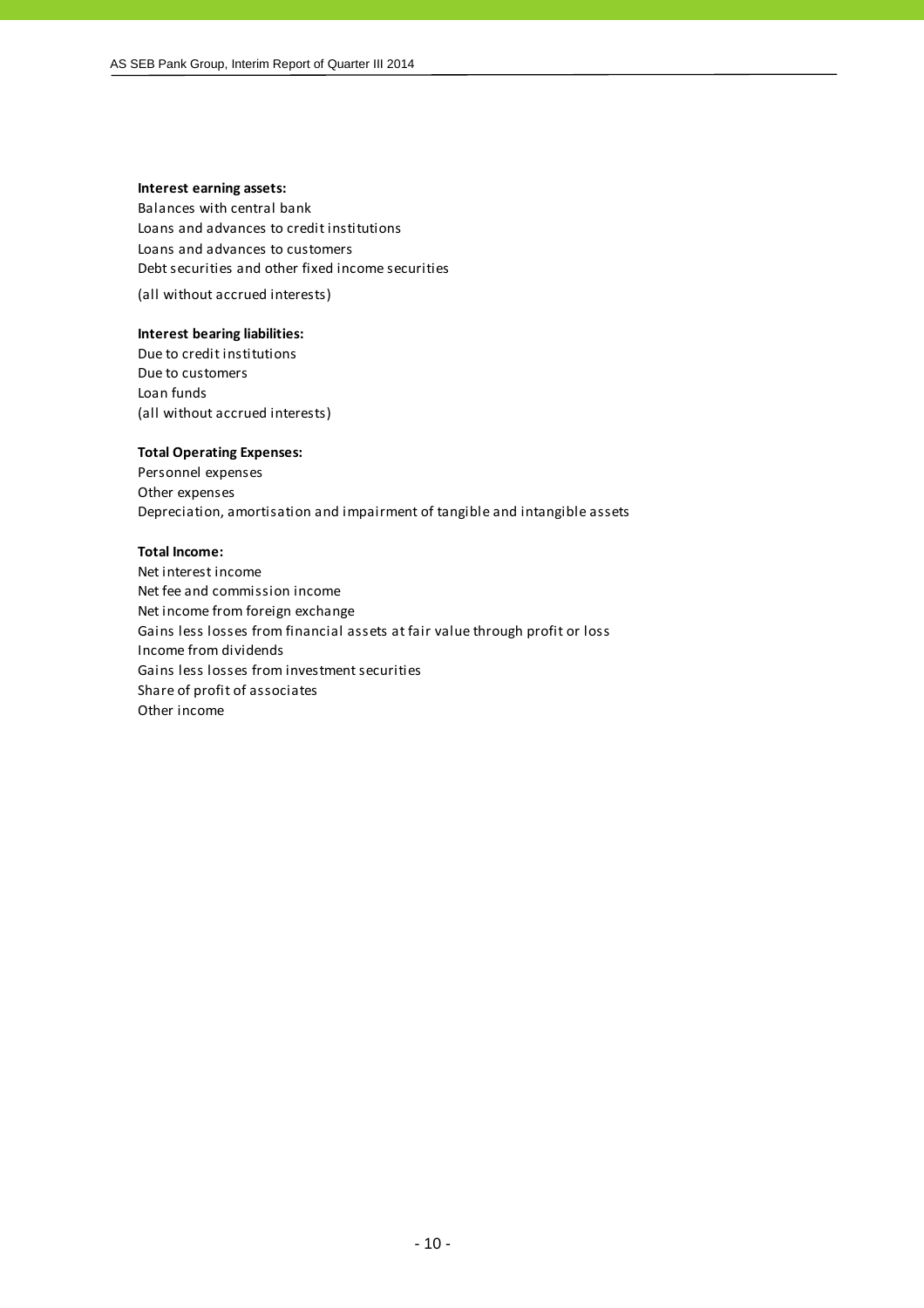# **III. Consolidated financial statements**

# **1. Consolidated income statement**

(millions of EUR)

|                                                               |                | 2014     |        | 2013          |        |
|---------------------------------------------------------------|----------------|----------|--------|---------------|--------|
|                                                               | Note           | 9 months |        | QIII 9 months | QIII   |
| Interest and similar income                                   | 3              | 75.9     | 25.5   | 69.6          | 24.6   |
| Interest expenses and similar charges                         | 4              | $-10.8$  | $-3.4$ | $-11.7$       | $-3.6$ |
| Net Interest Income                                           |                | 65.1     | 22.1   | 57.9          | 21.0   |
| Fee and commission income                                     | 5              | 43.5     | 15.4   | 40.3          | 14.0   |
| Fee and commission expense                                    | 6              | $-11.7$  | $-4.1$ | $-10.9$       | $-3.8$ |
| Net fee and commission income                                 |                | 31.8     | 11.3   | 29.4          | 10.2   |
| Net income from foreign exchange                              |                | 3.7      | 1.4    | 3.3           | 1.2    |
| Gains less losses from financial assets at fair value through |                |          |        |               |        |
| profit or loss                                                |                | 0.8      | 0.3    | 2.0           | 0.3    |
| Gains less losses from investment securities                  |                | $-2.5$   | $-0.9$ | 0.5           | $-0.1$ |
| Share of profit of associates                                 |                | 0.0      | 0.0    | 0.2           | 0.1    |
| Other income                                                  |                | 0.5      | 0.2    | 0.7           | 0.2    |
| Personnel expenses                                            |                | $-25.7$  | $-9.3$ | $-24.3$       | $-8.1$ |
| Other expenses                                                |                | $-13.9$  | $-4.2$ | $-15.1$       | $-5.1$ |
| Depreciation, amortisation and impairment of tangible and     |                |          |        |               |        |
| intangible assets                                             |                | $-2.4$   | $-0.8$ | $-2.6$        | $-0.9$ |
| Profit before impairment losses on loans and advances         |                | 57.4     | 20.1   | 52.0          | 18.8   |
| Impairment losses on loans and advances                       | $\overline{7}$ | $-0.1$   | $-1.4$ | 2.8           | $-1.4$ |
| Profit before income tax                                      |                | 57.3     | 18.7   | 54.8          | 17.4   |
| Income tax                                                    |                | 0.0      | 0.0    | 0.0           | 0.0    |
| Net profit                                                    |                | 57.3     | 18.7   | 54.8          | 17.4   |
| Profit attributable to the sole equity holder                 |                | 57.3     | 18.7   | 54.8          | 17.4   |

# **2. Consolidated statement of comprehensive income**

|                                                                      | 2014     |      | 2013          |      |
|----------------------------------------------------------------------|----------|------|---------------|------|
|                                                                      | 9 months |      | QIII 9 months | QIII |
| Net profit                                                           | 57.3     | 18.7 | 54.8          | 17.4 |
| Other comprehensive income/expense                                   |          |      |               |      |
| Items that may subsequently be reclassified to the income statement: |          |      |               |      |
| Revaluation of available-for-sale financial assets                   | 0.3      | 0.1  | $-0.5$        | 0.1  |
| Total other comprehensive income/expense                             | 0.3      | 0.1  | $-0.5$        | 0.1  |
| Total comprehensive income                                           | 57.6     | 18.8 | 54.3          | 17.5 |
| Sole equity holder of the parent entity (total)                      | 57.6     | 18.8 | 54.3          | 17.5 |
| -Total comprehensive income from continued operations                | 57.6     | 18.8 | 54.3          | 17.5 |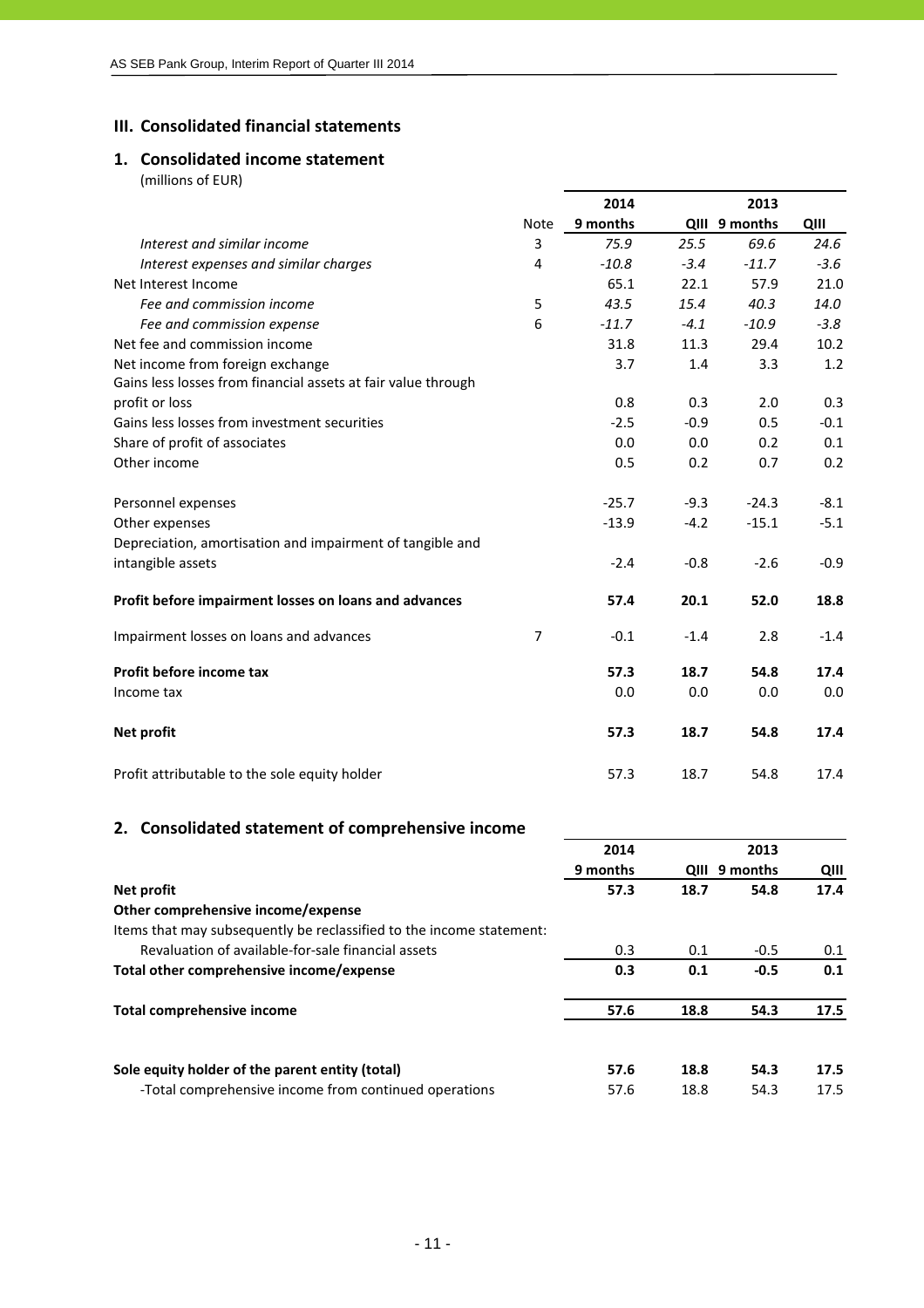# **3. Consolidated statement of financial position**

|                                                                               | 30.09.14    | 31.12.13    |
|-------------------------------------------------------------------------------|-------------|-------------|
| <b>ASSETS</b>                                                                 |             |             |
| Cash                                                                          | 40.6        | 44.9        |
| Balances with central bank                                                    | 70.0        | 70.0        |
| Loans and advances to credit institutions                                     | 598.9       | 343.3       |
| Loans and advances to customers                                               | 3 9 3 3 . 4 | 3 8 1 3 . 1 |
| Financial assets held for trading                                             | 25.0        | 23.4        |
| Financial assets designated at fair value through profit or loss at inception | 97.4        | 97.1        |
| Available-for-sale financial assets                                           | 4.9         | 4.6         |
| Other assets                                                                  | 38.6        | 37.3        |
| Investments in associates                                                     | 0.8         | 0.8         |
| Intangible assets                                                             | 1.2         | 0.9         |
| Property, plant and equipment                                                 | 9.1         | 7.5         |
| <b>TOTAL ASSETS</b>                                                           | 4819.9      | 4 4 4 2 . 9 |

| <b>LIABILITIES AND SHAREHOLDERS' EQUITY</b> |  |
|---------------------------------------------|--|
|---------------------------------------------|--|

| Due to credit institutions                                 | 1 0 4 3 . 2 | 846.6      |
|------------------------------------------------------------|-------------|------------|
| Due to customers                                           | 2 841.0     | 2 7 2 4 .0 |
| Other liabilities                                          | 79.0        | 76.2       |
| Financial liabilities at fair value through profit or loss | 23.8        | 21.5       |
| Provisions                                                 | 0.3         | 0.0        |
| <b>Total Liabilities</b>                                   | 3 9 8 7 . 3 | 3 668.3    |
|                                                            |             |            |
| Share capital                                              | 42.5        | 42.5       |
| Share premium                                              | 86.3        | 86.3       |
| Other reserves                                             | 20.1        | 19.8       |
| Retained earnings                                          | 683.7       | 626.0      |
| <b>Total shareholders' equity</b>                          | 832.6       | 774.6      |
| <b>TOTAL LIABILITIES AND SHAREHOLDERS' EQUITY</b>          | 4819.9      | 4442.9     |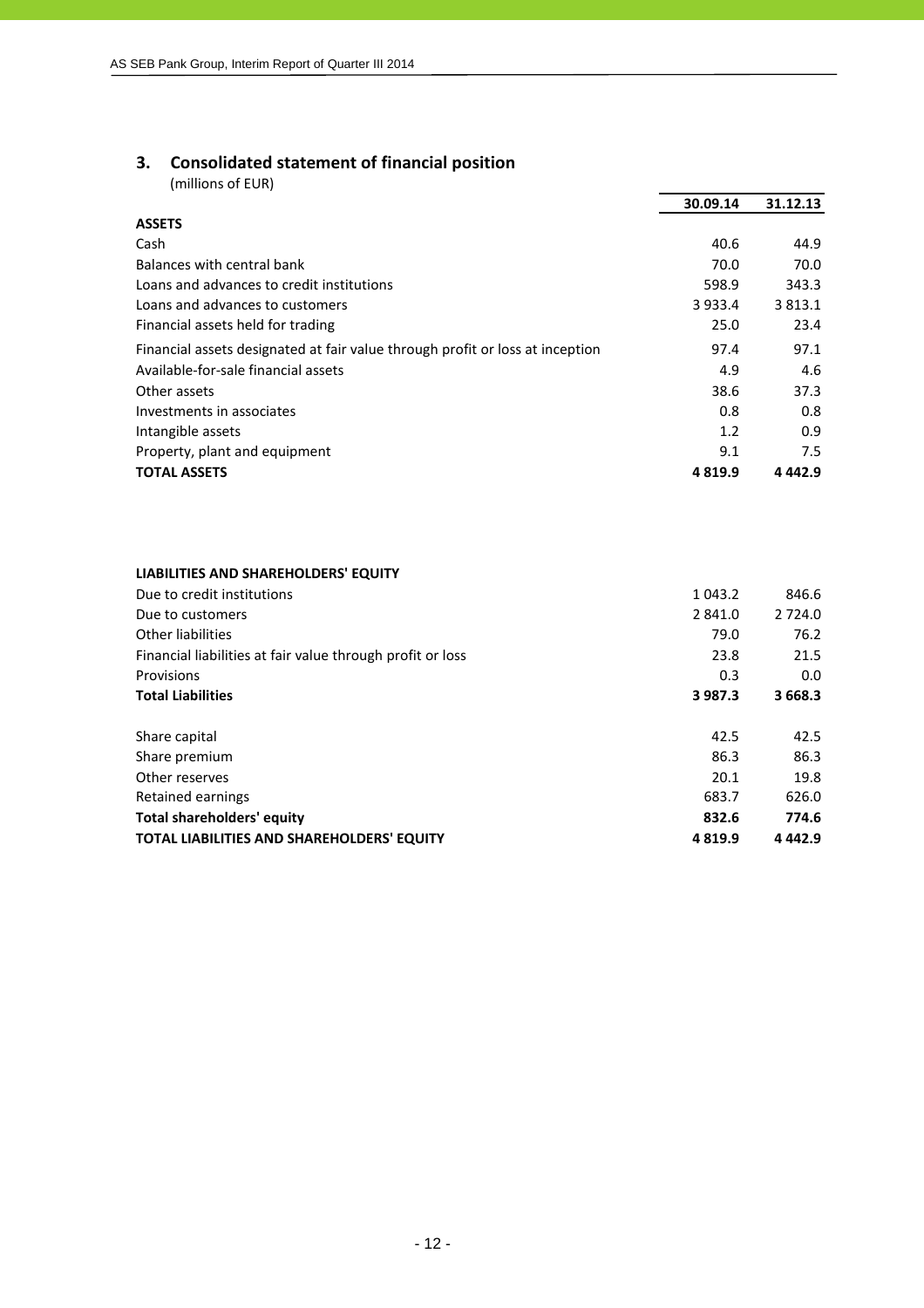# **4. Consolidated cash flow statement**

|                                                                                 | 2014     | 2013     |
|---------------------------------------------------------------------------------|----------|----------|
|                                                                                 | 9 months | 9 months |
| I. Cash flows from operating activities                                         |          |          |
| Interest received                                                               | 75.6     | 68.9     |
| Interest paid                                                                   | $-11.3$  | $-13.6$  |
| Fee and commission received                                                     | 43.5     | 40.3     |
| Fee and commission paid                                                         | $-11.7$  | $-10.9$  |
| Net trading income and other operating income                                   | 1.7      | 5.2      |
| Personnel expenses and other operating expenses                                 | $-37.9$  | $-38.6$  |
| Cash flows from operating activities before changes in the operating assets and |          |          |
| <b>liabilities</b>                                                              | 59.9     | 51.3     |
| <b>Changes in operating assets:</b>                                             |          |          |
| Loans and advances to credit institutions and mandatory reserve in central bank | 21.5     | 123.1    |
| Loans and advances to customers                                                 | $-120.6$ | $-220.7$ |
| Other assets                                                                    | $-2.4$   | 4.7      |
| <b>Changes of operating liabilities:</b>                                        |          |          |
| Due to credit institutions                                                      | 201.5    | 48.5     |
| Due to customers                                                                | 116.9    | 43.6     |
| <b>Other liabilities</b>                                                        | 1.1      | $-1.0$   |
| Cash flow from (used in) operating activities                                   | 277.9    | 49.5     |
| II. Cash flows from investing activities                                        |          |          |
| Net increase-/decrease+ of investment portfolio securities                      | 0.0      | 0.8      |
| Purchase of investment properties, tangible and intangible assets               | $-4.4$   | $-1.5$   |
| Cash flow from (used in) investing activities                                   | $-4.4$   | $-0.7$   |
| III. Cash flows from financing activities                                       |          |          |
| Cash used in financing activities                                               | 0.0      | 0.0      |
|                                                                                 |          |          |
| Net decrease/increase in cash and cash equivalents                              | 273.5    | 48.8     |
| Cash and cash equivalents at the beginning of period                            | 501.6    | 284.3    |
| Effect of exchange rate changes on cash and cash equivalents                    | 0.0      | 0.0      |
| Cash and cash equivalents at the end of period                                  | 775.1    | 333.1    |

| Cash and cash equivalents includes:                      | 30.09.14 | 30.09.13 |
|----------------------------------------------------------|----------|----------|
| Cash on hand                                             | 40.6     | 42.8     |
| Balances with the central bank without mandatory reserve | 37.5     | 42.3     |
| Liquid deposits in other credit institutions             | 598.3    | 246.5    |
| Trading portfolio and liquidity securities               | 98.7     | 1.5      |
|                                                          | 775.1    | 333.1    |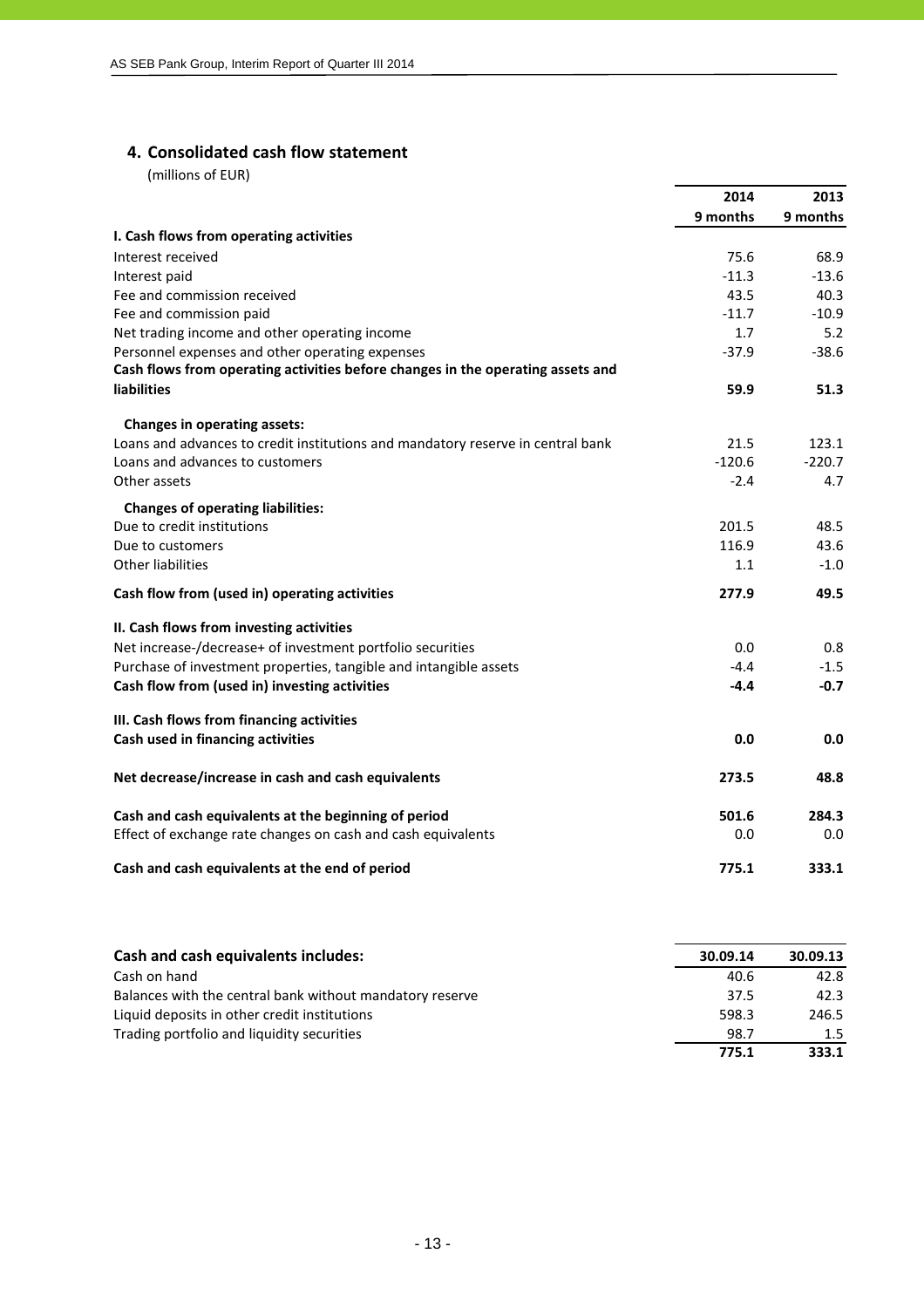# **5. Changes in consolidated shareholders' equity**

|                                                                            |               | <b>Share</b> |                 | <b>Retained</b> | <b>Total</b>  |
|----------------------------------------------------------------------------|---------------|--------------|-----------------|-----------------|---------------|
|                                                                            | Share capital | premium      | <b>Reserves</b> | profit          | shareholders' |
| Year beginning 01.01.2013                                                  | 42.5          | 86.3         | 20.3            | 553.7           | 702.8         |
| Other                                                                      | 0.0           | 0.0          | 0.0             | $-0.6$          | $-0.6$        |
| Net profit                                                                 | 0.0           | 0.0          | 0.0             | 54.8            | 54.8          |
| Other comprehensive expense:<br>Net change in available-for-sale financial |               |              |                 |                 |               |
| assets                                                                     | 0.0           | 0.0          | $-0.5$          | 0.0             | $-0.5$        |
| Total other comprehensive expense                                          | 0.0           | 0.0          | $-0.5$          | 0.0             | $-0.5$        |
| Total comprehensive income/expense                                         | 0.0           | 0.0          | $-0.5$          | 54.8            | 54.3          |
| <b>Final balance 30.09.2013</b>                                            | 42.5          | 86.3         | 19.8            | 607.9           | 756.5         |
| Year beginning 01.01.2014                                                  | 42.5          | 86.3         | 19.8            | 626.0           | 774.6         |
| Other                                                                      | 0.0           | 0.0          | 0.0             | 0.4             | 0.4           |
| Net profit                                                                 | 0.0           | 0.0          | 0.0             | 57.3            | 57.3          |
| Other comprehensive income:<br>Net change in available-for-sale financial  |               |              |                 |                 |               |
| assets                                                                     | 0.0           | 0.0          | 0.3             | 0.0             | 0.3           |
| Total other comprehensive income                                           | 0.0           | 0.0          | 0.3             | 0.0             | 0.3           |
| <b>Total comprehensive income</b>                                          | 0.0           | 0.0          | 0.3             | 57.3            | 57.6          |
| <b>Final balance 30.09.2014</b>                                            | 42.5          | 86.3         | 20.1            | 683.7           | 832.6         |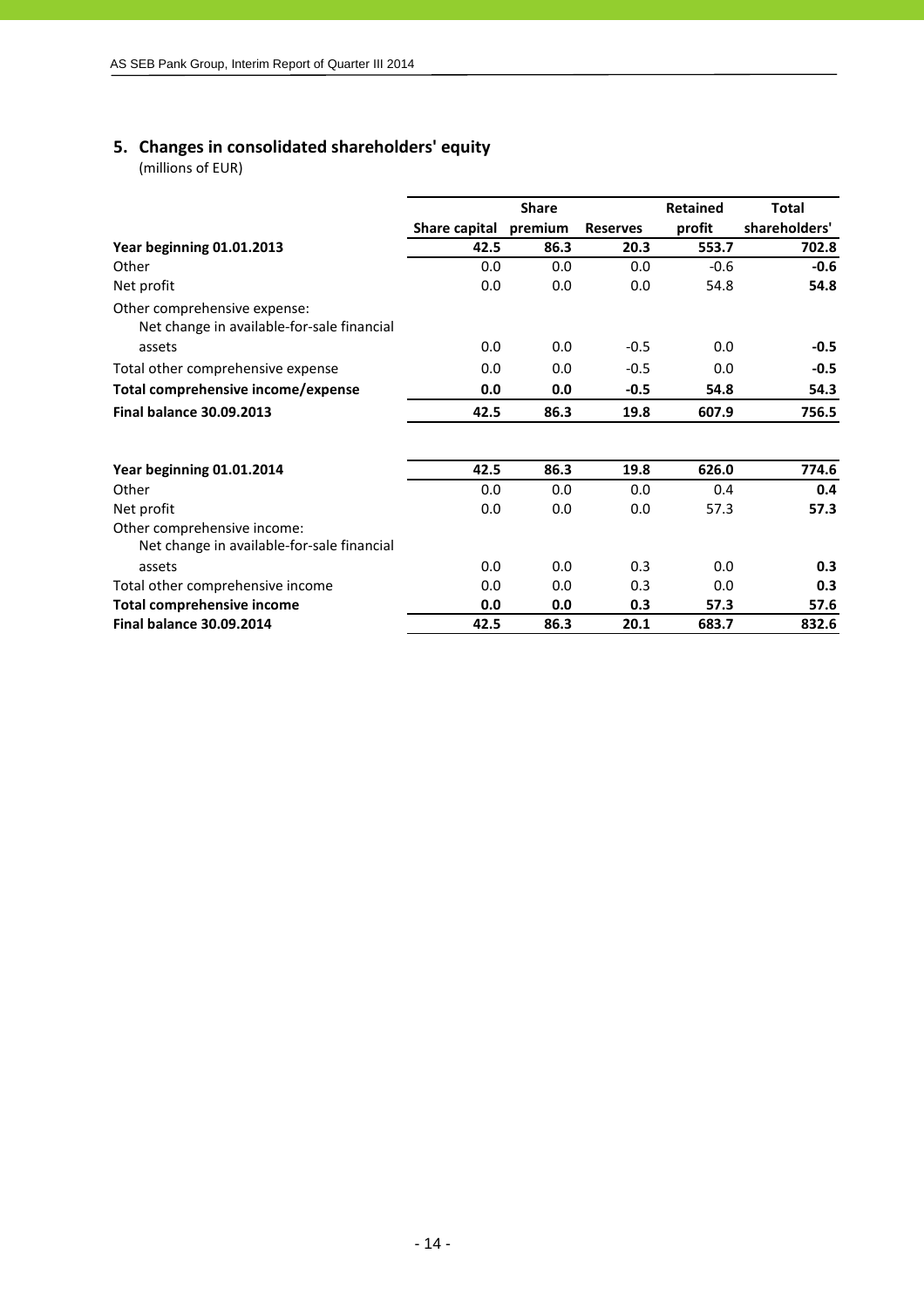# **6. Contingent assets and liabilities and commitments**

(millions of EUR)

| 30.09.14                                                                                   | <b>Contract amount</b> |                    | <b>Balance value</b> |                    |  |
|--------------------------------------------------------------------------------------------|------------------------|--------------------|----------------------|--------------------|--|
|                                                                                            | <b>Assets</b>          | <b>Liabilities</b> | <b>Assets</b>        | <b>Liabilities</b> |  |
| 1. Irrevocable and revocable transactions                                                  | 6.5                    | 983.9              | 0.0                  | 0.0                |  |
| 1.1. Guarantees and other similar off-balance sheet<br>irrovocable liabilitieas and claims | 0.0                    | 250.3              | 0.0                  | 0.0                |  |
| incl. financial quarantees                                                                 | 0.0                    | 82.7               | 0.0                  | 0.0                |  |
| 1.2. Loan commitments                                                                      | 6.5                    | 733.6              | 0.0                  | 0.0                |  |
| 1.3. Other revocable transactions                                                          | 0.0                    | 0.0                | 0.0                  | 0.0                |  |
| 2. Derivatives                                                                             | 749.6                  | 748.2              | 23.7                 | 23.8               |  |
| 2.1. Currency related derivatives                                                          | 295.0                  | 294.1              | 1.8                  | 0.9                |  |
| 2.2. Interest related derivatives                                                          | 439.5                  | 439.3              | 20.6                 | 21.2               |  |
| 2.3. Equity related derivatives*                                                           | 15.1                   | 14.8               | 1.3                  | 1.7                |  |
|                                                                                            | 756.1                  | 1732.1             | 23.7                 | 23.8               |  |

| 31.12.13                                            | <b>Contract amount</b> |                    | <b>Balance value</b> |                    |  |
|-----------------------------------------------------|------------------------|--------------------|----------------------|--------------------|--|
|                                                     | <b>Assets</b>          | <b>Liabilities</b> | <b>Assets</b>        | <b>Liabilities</b> |  |
| 1. Irrevocable and revocable transactions           | 7.6                    | 1 0 69.8           | 0.0                  | 0.0                |  |
| 1.1. Guarantees and other similar off-balance sheet |                        |                    |                      |                    |  |
| irrovocable liabilitieas and claims                 | 1.1                    | 260.4              | 0.0                  | 0.0                |  |
| incl. financial guarantees                          | 0.0                    | 65.3               | 0.0                  | 0.0                |  |
| 1.2. Loan commitments                               | 6.5                    | 809.4              | 0.0                  | 0.0                |  |
| 1.3. Other revocable transactions                   | 0.0                    | 0.0                | 0.0                  | 0.0                |  |
| 2. Derivatives                                      | 694.8                  | 694.1              | 20.5                 | 21.5               |  |
| 2.1. Currency related derivatives                   | 236.6                  | 236.4              | 0.7                  | 0.5                |  |
| 2.2. Interest related derivatives                   | 439.1                  | 438.9              | 18.9                 | 19.6               |  |
| 2.3. Equity related derivatives*                    | 19.1                   | 18.8               | 0.9                  | 1.4                |  |
|                                                     | 702.4                  | 1763.9             | 20.5                 | 21.5               |  |

\* Derivative transactions are executed to cover the client's position and the derivative risks are not taken to own portfolio. All risks arising from these transactions are fully mitigated with parent company. The equity option prices are calculated using for all input data (e.g. underlying prices or volumes) either independently sourced input (e.g. the underlying prices) or an independent price verification is performed on the next day to compare the values to independently sourced market data (e.g. for volumes).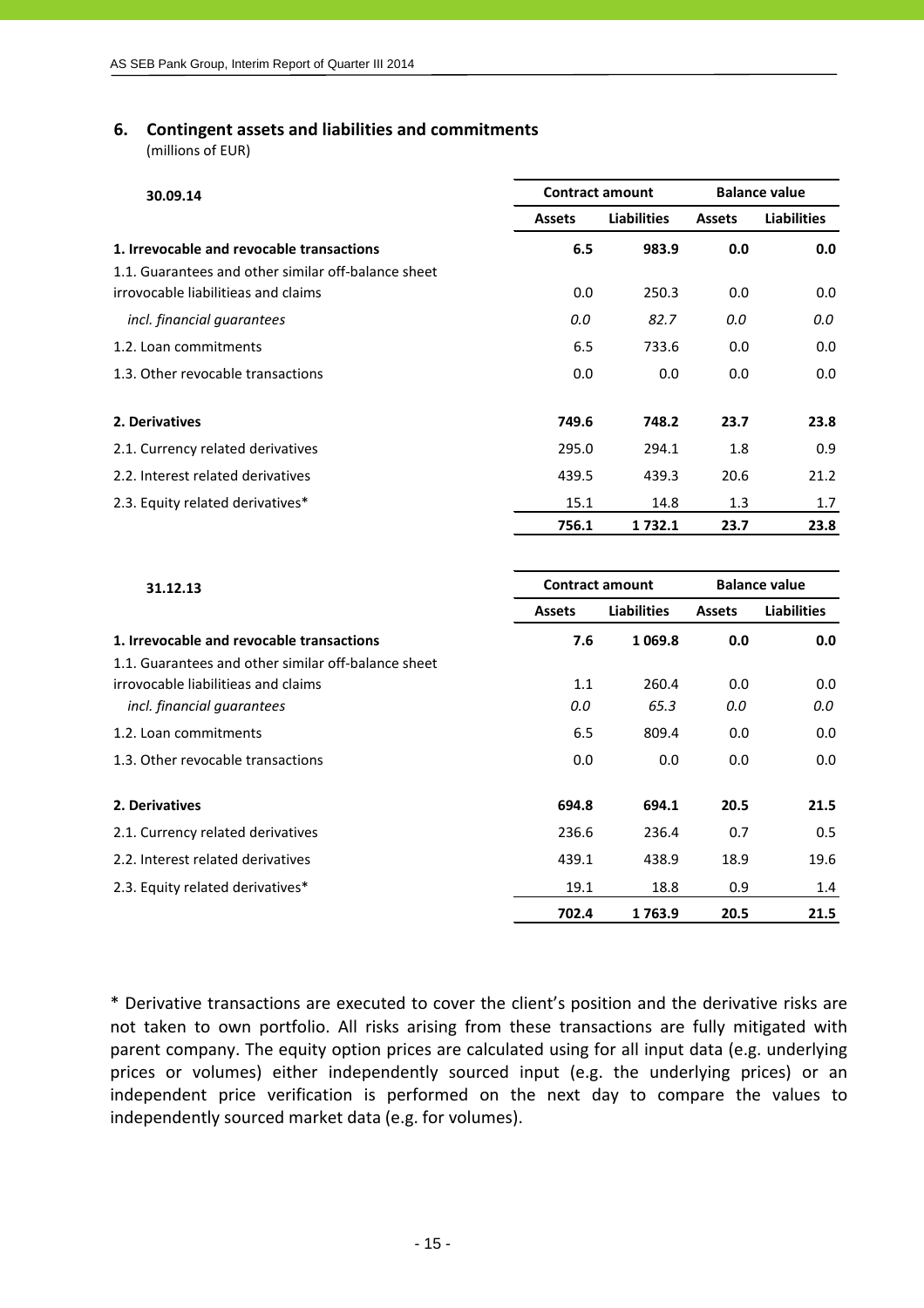# **Note 1 Accounting principles**

The interim report of AS SEB Pank Group for Quarter III 2014 has been prepared in conformity with International Accounting Standard IAS 34 "Interim Financial Reporting" and the disclosure requirements, established by Eesti Pank.

The accounting principles, used in the interim report of AS SEB Pank Group for Quarter III 2014 are in conformity with the accounting principles used in the annual report for the year ended on 31 December 2013.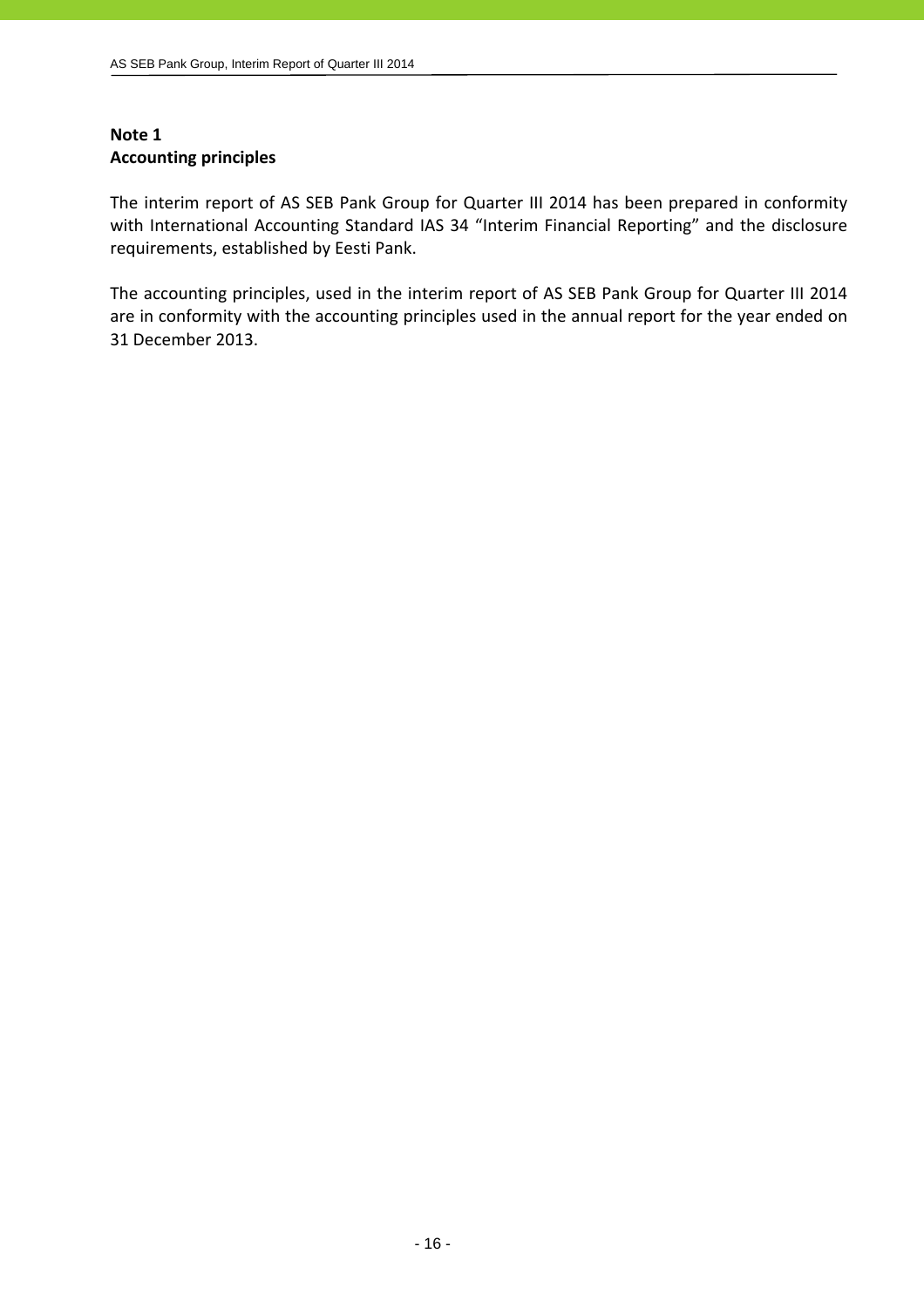# **Note 2 Fair value of financial assets and liabilities**

(millions of EUR)

# **A) Financial instruments measured at fair value**

|                                                                        | 30.09.14 |         |         |              |         |         | 31.12.13 |       |
|------------------------------------------------------------------------|----------|---------|---------|--------------|---------|---------|----------|-------|
|                                                                        | Level 1  | Level 2 | Level 3 | <b>Total</b> | Level 1 | Level 2 | Level 3  | Total |
| Financial assets at fair value through profit and loss                 |          |         |         |              |         |         |          |       |
| <b>Financial assets held for trading</b>                               | 1.4      | 23.7    | 0.0     | 25.1         | 2.9     | 20.6    | 0.0      | 23.5  |
| Debt securities                                                        | 1.3      | 0.0     | 0.0     | 1.3          | 2.8     | 0.1     | 0.0      | 2.9   |
| Equity securities                                                      | 0.1      | 0.0     | 0.0     | 0.1          | 0.0     | 0.0     | 0.0      | 0.0   |
| Derivatives                                                            | 0.0      | 23.7    | 0.0     | 23.7         | 0.0     | 20.5    | 0.0      | 20.5  |
| Financial assets designated at fair<br>value through profit or loss at |          |         |         |              |         |         |          |       |
| inception                                                              | 97.3     | 0.0     | 0.0     | 97.3         | 97.1    | 0.0     | 0.0      | 97.1  |
| Debt securities                                                        | 97.3     | 0.0     | 0.0     | 4.9          | 97.1    | 0.0     | 0.0      | 97.1  |
| Available for sale financial assets                                    | 4.8      | 0.0     | 0.1     | 4.9          | 4.5     | 0.0     | 0.1      | 4.6   |
| Investment securities - equity                                         | 4.8      | 0.0     | 0.1     | 4.9          | 4.5     | 0.0     | 0.1      | 4.6   |
| <b>TOTAL ASSETS</b>                                                    | 103.5    | 23.7    | 0.1     | 127.3        | 104.5   | 20.6    | 0.1      | 125.2 |
| Financial liabilities at fair value through profit and loss            |          |         |         |              |         |         |          |       |
| Financial liabilities held for trading                                 | 0.0      | 23.8    | 0.0     | 23.8         | 0.0     | 21.5    | 0.0      | 21.5  |
| <b>TOTAL LIABILITIES</b>                                               | 0.0      | 23.8    | 0.0     | 23.8         | 0.0     | 21.5    | 0.0      | 21.5  |

IFRS 7 specifies a hierarchy of valuation techniques based on whether the inputs to those valuation techniques are observable or unobservable. Observable inputs reflect market data obtained from independent sources; unobservable inputs reflect the Group's market assumptions. These two types of inputs have created the following fair value hierarchy:

Level 1 - Quoted prices (unadjusted) in active markets for identical assets or liabilities. This level includes listed equity securities and debt instruments on exchanges but also instruments quoted by market participants.

Level 2 - Inputs other than quoted prices included within Level 1 that are observable for the asset or liability, either directly (that is, as prices) or indirectly (that is, derived from prices). The sources of input parameters like Euro yield curve or counterparty credit risk are Bloomberg and Thomson Reuters.

Level 3 - Inputs for the asset or liability that are not based on observable market data (unobservable inputs). This level includes equity investments and debt instruments with significant unobservable components.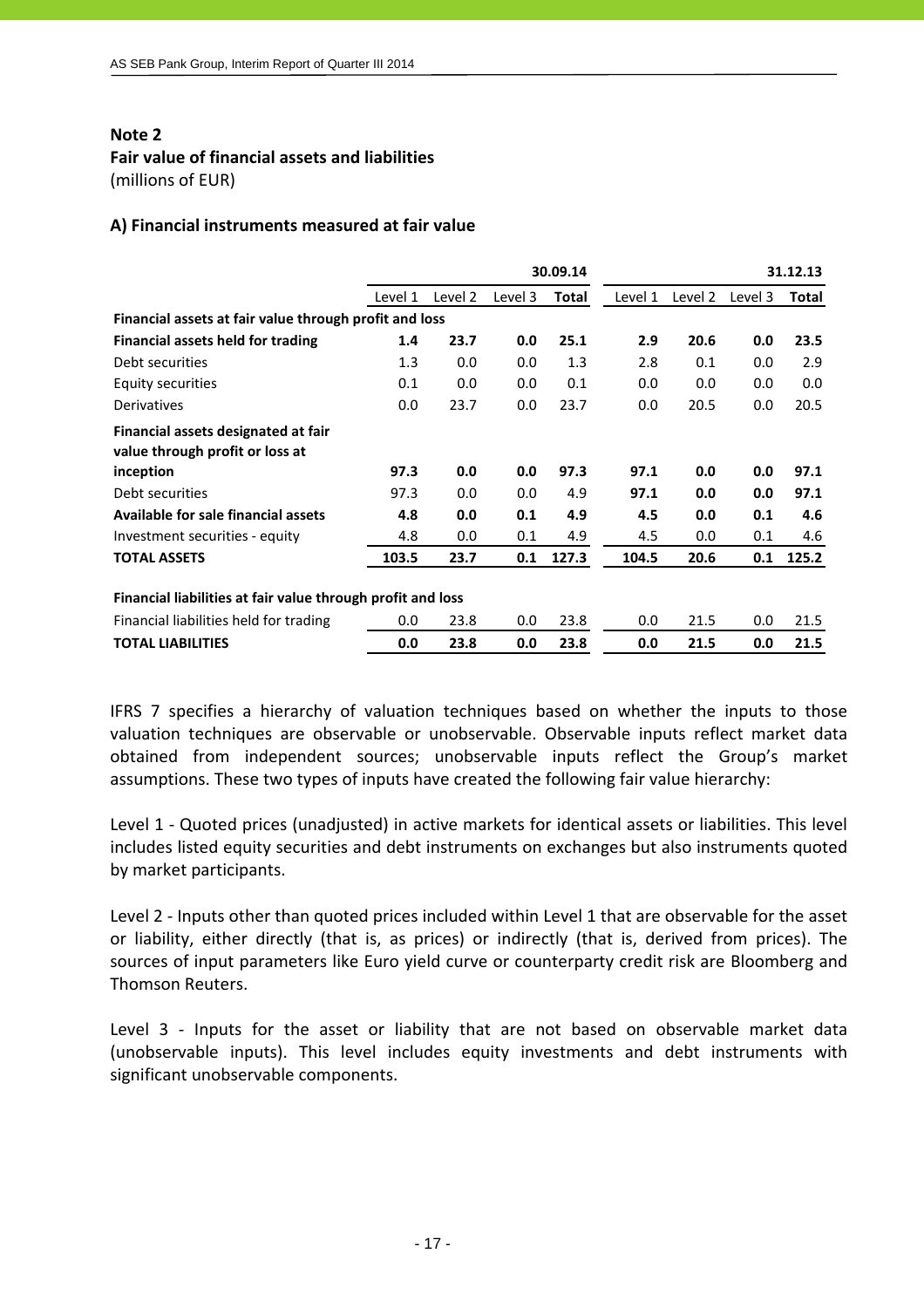| <b>Reconciliation of Level 3 Items</b>                                                            | Available-for-sale financial assets  |            |
|---------------------------------------------------------------------------------------------------|--------------------------------------|------------|
|                                                                                                   | Investment<br>securities -<br>equity | Total      |
| At 1 January 2013<br>At 31 December 2013                                                          | 0.1<br>0.1                           | 0.1<br>0.1 |
| Total losses for the period included in profit or loss for<br>assets/liabilities held at 31.12.13 | 0.0                                  | 0.0        |
| At 1 January 2014<br>At 30 September 2014                                                         | 0.1<br>0.1                           | 0.1<br>0.1 |
| Total losses for the period included in profit or loss for<br>assets/liabilities held at 30.09.14 | 0.0                                  | 0.0        |

## **B) Financial instruments not measured at fair value**

|                                           | 30.09.14              |                   | 31.12.13              |                   |
|-------------------------------------------|-----------------------|-------------------|-----------------------|-------------------|
|                                           | <b>Carrying value</b> | <b>Fair value</b> | <b>Carrying value</b> | <b>Fair value</b> |
| <b>ASSETS</b>                             |                       |                   |                       |                   |
| Cash                                      | 40.6                  | 40.6              | 44.9                  | 44.9              |
| Balances with central bank                | 70.0                  | 70.0              | 70.0                  | 70.0              |
| Loans and advances to credit institutions | 598.9                 | 598.9             | 343.3                 | 343.3             |
| Loans and advances to customers           | 3 9 3 3 . 4           | 3783.2            | 3813.1                | 3 6 2 5 . 1       |
| Loans to Corporates                       | 2038.5                | 2020.0            | 2013.1                | 2001.8            |
| Loans to Private individuals              | 1894.9                | 1 763.2           | 1800.0                | 1623.2            |
| Other assets                              | 38.6                  | 38.6              | 37.3                  | 37.3              |
| <b>TOTAL ASSETS</b>                       | 4681.5                | 4 5 3 1 . 3       | 4 308.6               | 4 1 2 0 . 6       |
| <b>LIABILITIES</b>                        |                       |                   |                       |                   |
| Due to credit institutions                | 1 0 4 3 . 3           | 1041.7            | 846.6                 | 847.1             |
| Due to customers                          | 2 841.0               | 2843.3            | 2 7 2 4 .0            | 2 7 2 3 . 4       |
| Due to Corporates                         | 1522.7                | 1524.6            | 1 542.5               | 1541.8            |
| Due to Private Individuals                | 1 3 1 8 . 3           | 1 318.7           | 1 181.5               | 1 181.6           |
| Other financial liabilities               | 79.0                  | 79.0              | 76.2                  | 76.2              |
| Subordinated loans                        | 0.0                   | 0.0               | 0.0                   | 0.0               |
| <b>TOTAL LIABILITIES</b>                  | 3 963.3               | 3964.0            | 3646.8                | 3 646.7           |

AS SEB Pank conducts assessment of fair value of financial assets and liabilities which are not presented in the Group's statement of financial position at their fair value.

When calculating fair value for floating interest rate loans and for fixed-interest rate lending, future cash flows are discounted based on the market interest curve, which has been adjusted for applicable margins of new lending. Similarly have been calculated also fixed-interest rate deposits, floating interest rate and fixed‐interest rate balances due to credit institutions.

As of reporting date fair value of loans and advances to customers was 3.82% (31.12.2013: 4.93%) lower than the carrying amount. Fair value of balances due to credit institutions was 0.15% lower (31.12.2013: 0.06% higher) than the carrying amount. Fair value of balances due to customers was 0.08% higher (31.12.2013: 0.02% lower) than the carrying amount.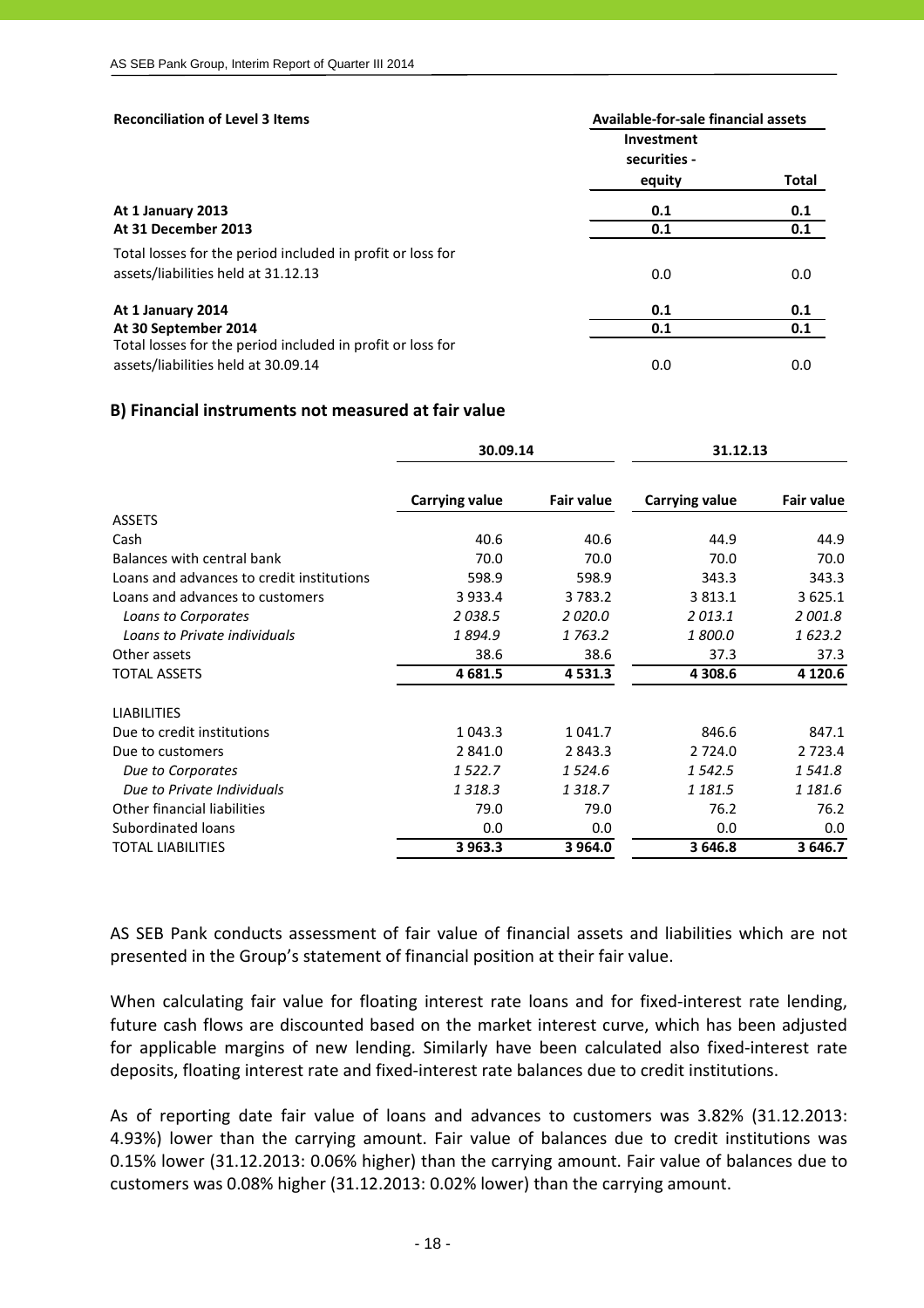#### **Note 3**

## **Interest and similar income**

| (millions of EUR)         | 2014     |      | 2013     |                  |
|---------------------------|----------|------|----------|------------------|
|                           | 9 months | QIII | 9 months | QIII             |
| Loans                     | 62.5     | 21.0 | 58.5     | 20.8             |
| Leasing                   | 10.0     | 3.4  | 10.4     | 3.5              |
| Deposits with other banks | 0.6      | 0.1  | 0.6      | 0.2 <sub>0</sub> |
| Fixed income securities   | 2.8      | 1.0  | 0.1      | 0.1              |
|                           | 75.9     | 25.5 | 69.6     | 24.6             |

## **Note 4**

#### **Interest expenses and similar charges** (millions of EUR) **2014 2013**

|                                | 9 months | OIII   | 9 months | QIII   |
|--------------------------------|----------|--------|----------|--------|
| Credit institutions            | $-5.5$   | $-1.8$ | $-5.2$   | $-1.5$ |
| Time and other saving deposits | $-2.4$   | $-0.7$ | $-5.0$   | $-1.6$ |
| Demand deposits                | $-2.8$   | $-0.9$ | $-1.3$   | $-0.5$ |
| Other                          | $-0.1$   | 0.0    | $-0.2$   | 0.0    |
|                                | $-10.8$  | -3.4   | $-11.7$  | -3.6   |

#### **Note 5**

## **Fee and commission income**

| (millions of EUR)                             | 2014     |      | 2013     |        |
|-----------------------------------------------|----------|------|----------|--------|
|                                               | 9 months | QIII | 9 months | QIII   |
| Payment cards related commissions             | 18.0     | 6.4  | 16.5     | 6.1    |
| Securities market services *                  | 7.3      | 2.3  | 9.1      | 3.0    |
| <b>Transaction fees</b>                       | 4.3      | 1.5  | 4.1      | 1.4    |
| Credit contracts**                            | 3.1      | 1.0  | 3.1      | 1.1    |
| Insurance brokerage fees                      | 2.0      | 0.7  | 1.6      | 0.6    |
| Other settlement fees                         | 3.0      | 1.0  | 2.7      | 0.9    |
| Income from leasing agreements (full service) | 0.7      | 0.2  | 0.9      | 0.3    |
| Income from electronic channels               | 1.1      | 0.4  | 0.9      | 0.2    |
| Cash handling fees                            | 0.7      | 0.2  | 0.5      | 0.2    |
| Commodity futures fees                        | 0.0      | 0.0  | 0.0      | $-0.1$ |
| Other                                         | 3.3      | 1.7  | 0.8      | 0.2    |
|                                               | 43.5     | 15.4 | 40.2     | 13.9   |

\* Securities market services includes asset management fees of investment funds and securities portfolios, custody services, advisory fees and other with securities transactions related fees.

\*\* Credit contracts include loan, leasing, letter of credit and guarantee contracts, which are short-term and do not constitute interest income, but are of administrative nature for arrangement or reorganisation of credits.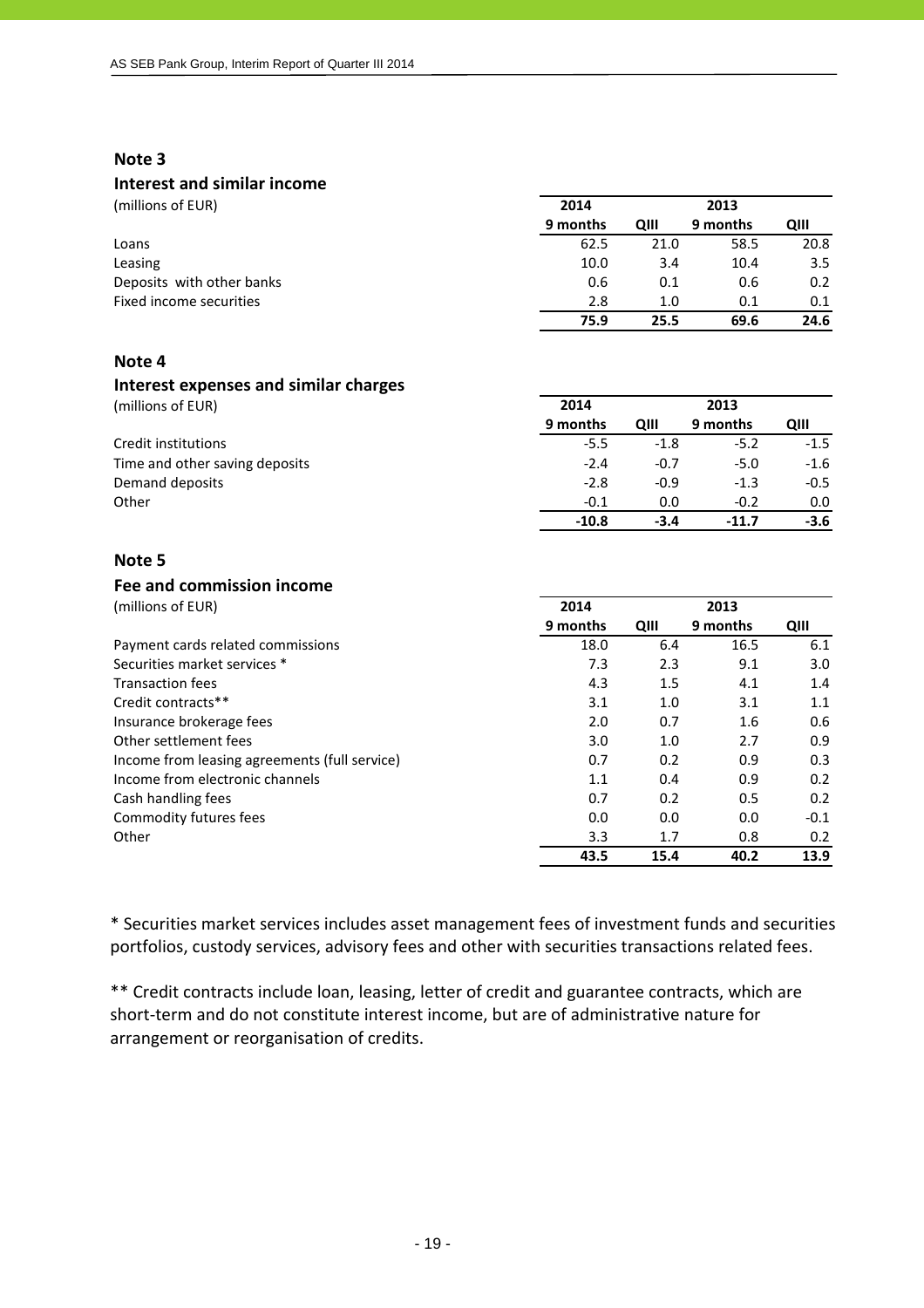#### **Note 6**

### **Fee and commission expense**

(millions of EUR) **2014 2013**

|                                               | 9 months | QIII   | 9 months | QIII   |
|-----------------------------------------------|----------|--------|----------|--------|
| Payment cards related commissions             | $-7.7$   | $-2.7$ | $-7.0$   | $-2.5$ |
| Cash collecting fees                          | $-1.0$   | $-0.4$ | $-0.9$   | $-0.3$ |
| Expenses to leasing agreements (full service) | $-0.7$   | $-0.3$ | $-1.1$   | $-0.3$ |
| Securities market services                    | $-0.9$   | $-0.3$ | $-0.9$   | $-0.3$ |
| <b>Transaction fees</b>                       | $-0.7$   | $-0.2$ | $-0.5$   | $-0.2$ |
| Expenses of electronic channels               | 0.0      | 0.0    | $-0.3$   | $-0.1$ |
| Other                                         | $-0.7$   | $-0.2$ | $-0.2$   | $-0.1$ |
|                                               | $-11.7$  | -4.1   | $-10.9$  | $-3.8$ |

## **Note 7**

#### **Impairment losses on loans and advances**

(millions of EUR) **2014 2013**

|                                                    | 9 months | QIII   | 9 months | QIII    |
|----------------------------------------------------|----------|--------|----------|---------|
| Impairment losses                                  | -0.1     | $-1.4$ | 2.1      | $-1.4$  |
| impairment losses of reporting period              | $-4.8$   | $-2.4$ | $-4.1$   | $-2.2$  |
| recoveries from write-offs                         | 0.4      | 0.1    | 0.7      | $0.0\,$ |
| decreasing of impairment losses of previous period | 4.3      | 0.9    | 5.5      | 0.8     |
| Impairment losses for contingent liabilities       | 0.0      | 0.0    | 0.7      | 0.0     |
|                                                    | -0.1     | -1.4   | 2.8      | $-1.4$  |

# **Note 8**

### **Allowances on loans and advances**

(millions of EUR)

|                                             | 30.09.14 | 31.12.13 |
|---------------------------------------------|----------|----------|
| At the beginning of period (January, 1)     | 53.8     | 91.2     |
| Allowances of reporting period              | 4.8      | 5.4      |
| Decreasing of allowances of previous period | $-4.1$   | $-7.6$   |
| Loans and advances written off              | $-5.5$   | $-35.2$  |
| At the end of period                        | 49.0     | 53.8     |
| Recoveries from write-offs                  | 0.4      | 0.9      |

## **Note 9**

#### **Loans and advances to customers by remaining maturity**

|          | Less than $3-12$          |       |              | $5 - 10$ | Over 10 |             |
|----------|---------------------------|-------|--------------|----------|---------|-------------|
|          | 3 months months 1-5 years |       |              | vears    | vears   | Total       |
| 30.09.14 | 302.3                     |       | 569.6 1736.6 | 488.8    | 836.1   | 3 9 3 3 . 4 |
| 31.12.13 | 227.9                     | 579.6 | 1 663.0      | 505.9    | 836.7   | 3813.1      |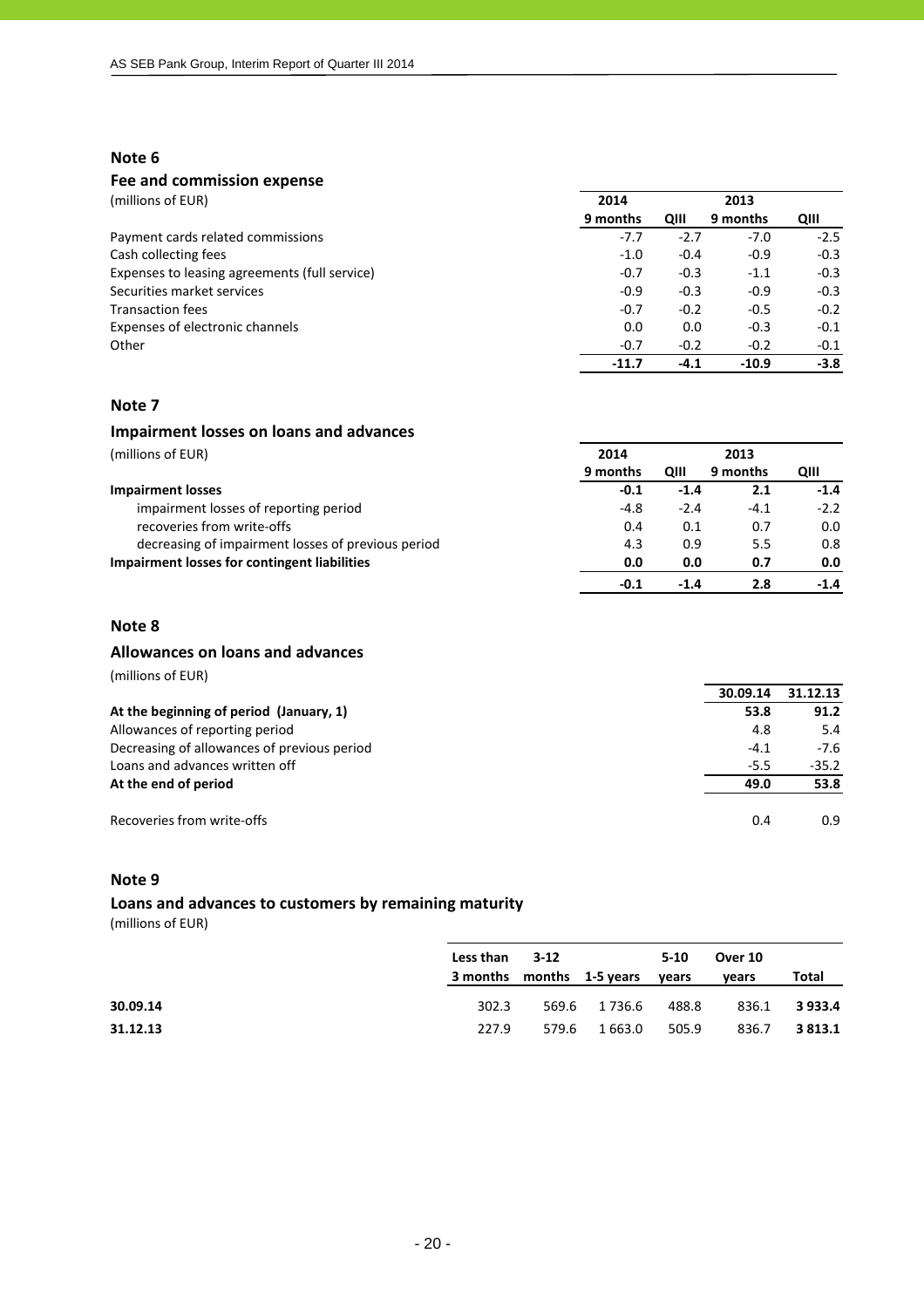# **Note 10 Geographic concentration of financial assets and liabilities** (millions of EUR)

| 30.09.14             | Cash, balances<br>with central<br>bank, loans<br>and advances<br>to credit<br>institutions | Loans and<br>advances<br>to custo-<br>mers | Securi-<br>ties | Other<br>assets | Total<br>assets | Due to<br>credit<br>institu-<br>tions | Due to<br>custo-<br>mers | Other<br>liabili-ties | Total<br>liabili-<br>ties | Contin-<br>gent<br>liabilities |
|----------------------|--------------------------------------------------------------------------------------------|--------------------------------------------|-----------------|-----------------|-----------------|---------------------------------------|--------------------------|-----------------------|---------------------------|--------------------------------|
| Sweden               | 544.0                                                                                      | 0.6                                        | 2.8             | 0.8             | 548.2           | 965.7                                 | 11.5                     | 22.0                  | 999.2                     | 1.4                            |
| Estonia              | 111.2                                                                                      | 3 9 1 3 . 1                                | 27.9            | 43.2            | 4 0 9 5.4       | 13.1                                  | 2 4 6 6.9                | 78.2                  | 2 5 5 8.2                 | 966.7                          |
| United Kingdom       | 22.2                                                                                       | 1.5                                        | 0.0             | 0.0             | 23.7            | 1.4                                   | 62.8                     | 0.4                   | 64.6                      | 1.5                            |
| Russia               | 3.3                                                                                        | 0.3                                        | 0.0             | 0.0             | 3.6             | 0.7                                   | 34.2                     | 0.0                   | 34.9                      | 0.1                            |
| Germany              | 1.9                                                                                        | 0.1                                        | 97.4            | 0.0             | 99.4            | 11.4                                  | 1.9                      | 0.0                   | 13.3                      | 5.0                            |
| <b>United States</b> | 1.0                                                                                        | 0.2                                        | 0.0             | 0.0             | 1.2             | 0.4                                   | 40.5                     | 0.0                   | 40.9                      | 0.0                            |
| Canada               | 0.0                                                                                        | 0.0                                        | 0.0             | 0.0             | 0.0             | 0.1                                   | 2.3                      | 0.0                   | 2.4                       | 0.0                            |
| Japan                | 0.0                                                                                        | 0.0                                        | 0.0             | 0.0             | 0.0             | 0.0                                   | 0.3                      | 0.0                   | 0.3                       | 0.0                            |
| Finland              | 0.0                                                                                        | 0.8                                        | 0.0             | 0.1             | 0.9             | 1.7                                   | 9.0                      | 0.0                   | 10.7                      | 4.7                            |
| Latvia               | 3.2                                                                                        | 9.1                                        | 0.0             | 0.0             | 12.3            | 45.5                                  | 2.4                      | 0.0                   | 47.9                      | 0.5                            |
| Lithuania            | 6.6                                                                                        | 0.0                                        | 0.0             | 0.0             | 6.6             | 1.6                                   | 5.7                      | 0.1                   | 7.4                       | 0.0                            |
| Luxembourg           | 7.8                                                                                        | 0.0                                        | 0.0             | 0.3             | 8.1             | 0.7                                   | 0.1                      | 0.0                   | 0.8                       | 0.0                            |
| Netherlands          | 0.0                                                                                        | 0.0                                        | 0.0             | 0.0             | 0.0             | 0.0                                   | 0.8                      | 0.0                   | 0.8                       | 0.0                            |
| Other Western Europe | 6.9                                                                                        | 7.4                                        | 0.0             | 0.2             | 14.5            | 0.9                                   | 30.0                     | 0.1                   | 31.0                      | 1.5                            |
| Other Eastern Europe | 1.4                                                                                        | 0.0                                        | 0.0             | 0.0             | 1.4             | 0.0                                   | 6.4                      | 0.0                   | 6.4                       | 0.0                            |
| Other countries      | 0.0                                                                                        | 0.3                                        | 0.0             | 4.3             | 4.6             | 0.0                                   | 166.2                    | 2.3                   | 168.5                     | 2.5                            |
|                      | 709.5                                                                                      | 3933.4                                     | 128.1           | 48.9            | 4 8 1 9.9       | 1 043.2                               | 2 841.0                  | 103.1                 | 3 987.3                   | 983.9                          |

|                      | Cash, balances |           |         |        |             |          |            |              |          |             |
|----------------------|----------------|-----------|---------|--------|-------------|----------|------------|--------------|----------|-------------|
|                      | with central   |           |         |        |             |          |            |              |          |             |
| 31.12.13             | bank, loans    | Loans and |         |        |             | Due to   |            |              |          |             |
|                      | and advances   | advances  |         |        |             | credit   | Due to     |              | Total    | Contin-     |
|                      | to credit      | to custo- | Securi- | Other  | Total       | institu- | custo-     | Other        | liabili- | gent        |
|                      | institutions   | mers      | ties    | assets | assets      | tions    | mers       | liabili-ties | ties     | liabilities |
| Sweden               | 287.1          | 1.1       | 2.1     | 4.1    | 294.4       | 785.1    | 10.6       | 23.3         | 819.0    | 1.5         |
| Estonia              | 115.0          | 3 790.4   | 26.6    | 25.9   | 3 9 5 7 . 9 | 10.9     | 2 3 7 3 .0 | 60.3         | 2 444.2  | 1052.7      |
| United Kingdom       | 17.8           | 1.7       | 0.0     | 0.1    | 19.6        | 2.3      | 30.1       | 0.3          | 32.7     | 1.6         |
| Russia               | 8.9            | 0.4       | 0.0     | 0.0    | 9.3         | 0.7      | 28.2       | 0.0          | 28.9     | 0.0         |
| Germany              | 1.5            | 0.1       | 97.1    | 0.0    | 98.7        | 18.7     | 2.6        | 0.0          | 21.3     | 6.4         |
| <b>United States</b> | 1.7            | 0.5       | 0.0     | 0.0    | 2.2         | 0.0      | 44.3       | 0.0          | 44.3     | 0.0         |
| Canada               | 0.0            | 0.0       | 0.0     | 0.0    | 0.0         | 0.1      | 4.1        | 0.0          | 4.2      | 0.0         |
| Japan                | 0.0            | 0.0       | 0.0     | 0.0    | 0.0         | 0.0      | 0.3        | 0.0          | 0.3      | 0.0         |
| Finland              | 0.0            | 0.6       | 0.0     | 3.9    | 4.5         | 0.0      | 8.4        | 3.9          | 12.3     | 4.7         |
| Latvia               | 4.3            | 9.5       | 0.0     | 0.2    | 14.0        | 26.0     | 3.7        | 0.0          | 29.7     | 0.5         |
| Lithuania            | 5.2            | 0.0       | 0.0     | 0.3    | 5.5         | 1.0      | 4.2        | 0.1          | 5.3      | 0.0         |
| Luxembourg           | 5.4            | 0.0       | 0.0     | 0.3    | 5.7         | 0.6      | 0.1        | 0.0          | 0.7      | 0.0         |
| <b>Netherlands</b>   | 0.0            | 0.3       | 0.0     | 0.0    | 0.3         | 0.0      | 1.8        | 0.0          | 1.8      | 0.0         |
| Other Western Europe | 7.3            | 8.0       | 0.1     | 8.4    | 23.8        | 1.1      | 48.7       | 8.5          | 58.3     | 1.6         |
| Other Eastern Europe | 4.0            | 0.0       | 0.0     | 0.1    | 4.1         | 0.0      | 4.5        | 0.1          | 4.6      | 0.0         |
| Other countries      | 0.0            | 0.5       | 0.0     | 2.4    | 2.9         | 0.1      | 159.4      | 1.2          | 160.7    | 0.8         |
|                      | 458.2          | 3813.1    | 125.9   | 45.7   | 4 4 4 2.9   | 846.6    | 2 7 2 4 .0 | 97.7         | 3 668.3  | 1 0 69.8    |

Contingent liabilities include here guarantees and pledges, loan commitments, revocable transactions, stand‐by loans, other revocable transactions and are presented in contract amount of contingent liabilities. Securities include here financial assets held for trading, financial assets designated at fair value through profit or loss, available‐for‐sale financial assets, investments in associates.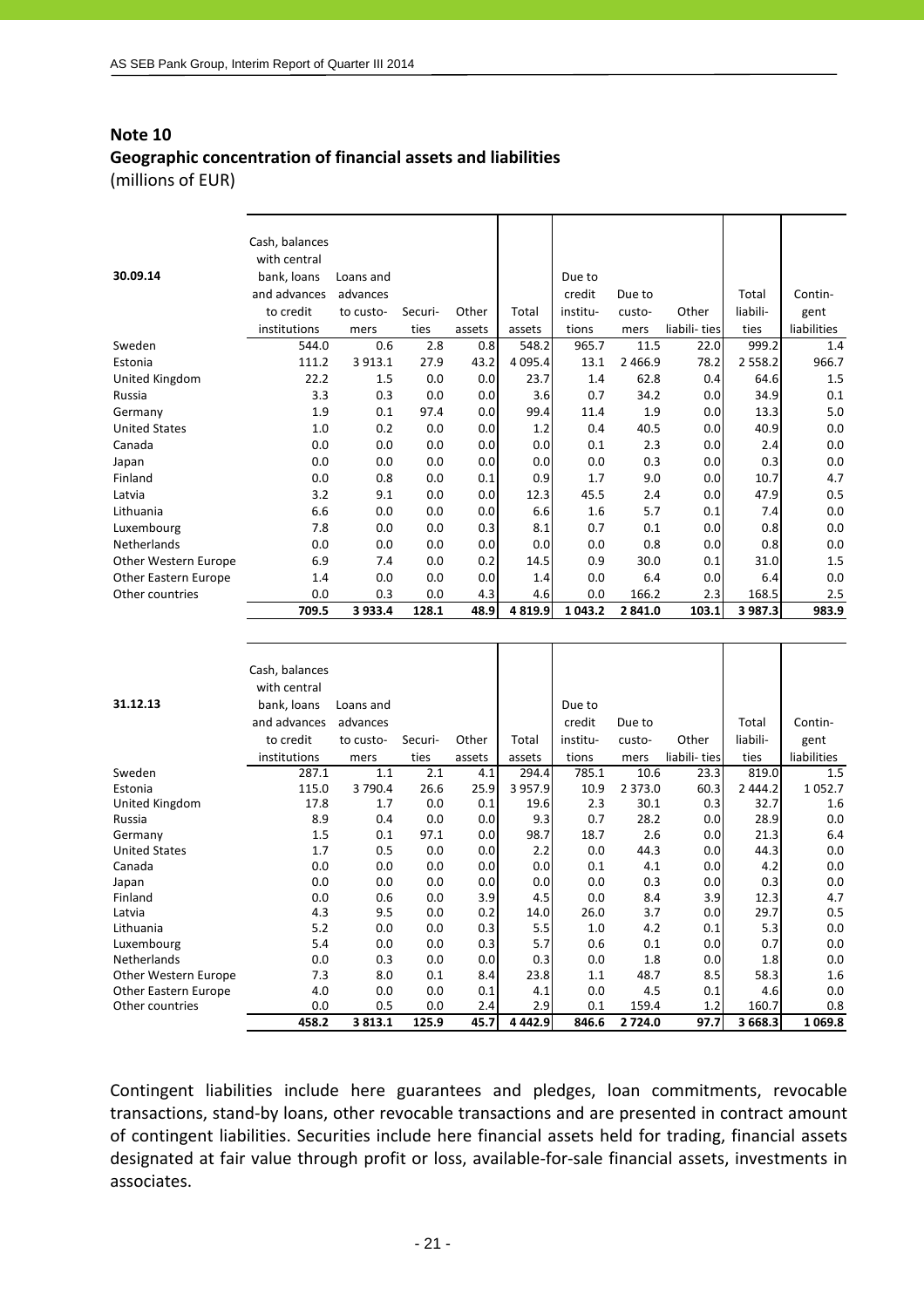# **Note 11 Concentration of financial assets and liabilities by industry sector** (millions of EUR)

| In the statement of financial position       |                           |                   |                    |
|----------------------------------------------|---------------------------|-------------------|--------------------|
|                                              | Cash and loans to central |                   | Contin-<br>gent    |
| 30.09.14                                     | bank, credit institutions |                   | <b>liabilities</b> |
|                                              | and customers             | <b>Securities</b> |                    |
| Finance                                      | 730.4                     | 4.9               | 20.3               |
| Real estate                                  | 729.1                     | 0.1               | 32.8               |
| Industry                                     | 317.4                     | 1.3               | 173.8              |
| Agriculture, fishing, forestry               | 211.1                     | 0.0               | 21.0               |
| Trading                                      | 171.4                     | 0.0               | 148.9              |
| Transport                                    | 170.6                     | 0.0               | 39.4               |
| Government and state defence                 | 93.5                      | 97.4              | 215.6              |
| Administration and assistance                | 92.9                      | 0.0               | 59.8               |
| Energy, gas and steam plants                 | 90.1                      | 0.0               | 75.1               |
| Construction                                 | 48.9                      | 0.0               | 75.0               |
| Health services, social work                 | 45.2                      | 0.0               | 6.4                |
| Information and telecommunication            | 43.3                      | 0.1               | 6.2                |
| Hotels, restaurants                          | 30.1                      | 0.0               | 0.6                |
| Education                                    | 16.7                      | 0.0               | 14.7               |
| Art, show business, leisure                  | 12.3                      | 0.0               | 2.2                |
| Professional, science and technical work     | 9.6                       | 0.0               | 4.0                |
| Water supply, canalisation, waste management | 7.7                       | 0.0               | 6.2                |
| Mining                                       | 1.8                       | 0.0               | 0.2                |
| Other government and social services         | 17.9                      | 0.6               | 6.4                |
| <b>Individuals</b>                           | 1851.9                    | 0.0               | 75.3               |
| Derivatives                                  | 0.0                       | 23.7              | 0.0                |
| Allowances                                   | $-49.0$                   |                   |                    |
|                                              | 4642.9                    | 128.1             | 983.9              |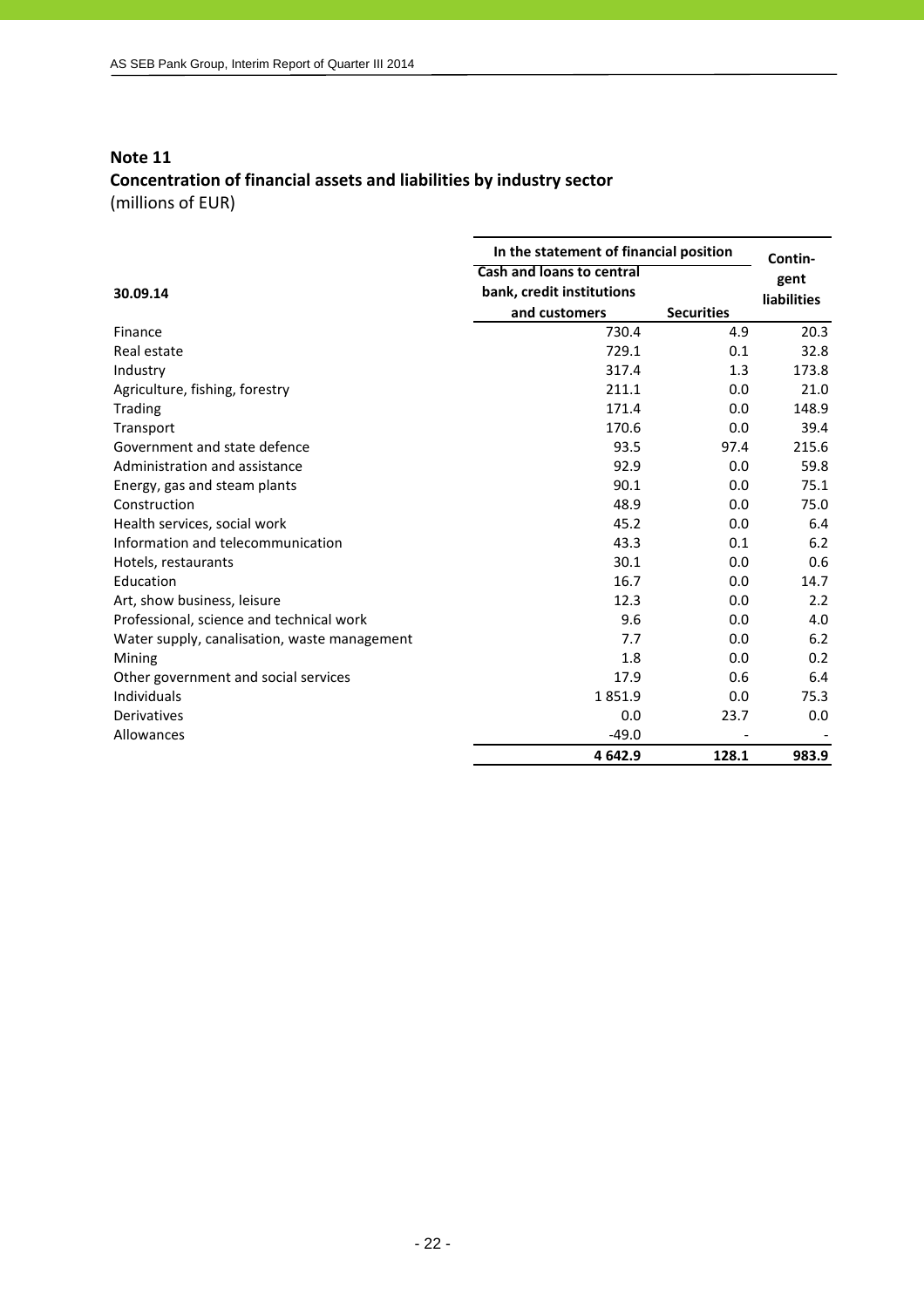|                                              | In the statement of financial position |                   |                    |  |
|----------------------------------------------|----------------------------------------|-------------------|--------------------|--|
|                                              | Cash and loans to central              |                   | Contin-<br>gent    |  |
| 31.12.13                                     | bank, credit institutions              |                   | <b>liabilities</b> |  |
|                                              | and customers                          | <b>Securities</b> |                    |  |
| Real estate                                  | 712.2                                  | 0.1               | 56.9               |  |
| Finance                                      | 475.6                                  | 4.4               | 26.1               |  |
| Industry                                     | 290.6                                  | 2.8               | 213.9              |  |
| Agriculture, fishing, forestry               | 175.6                                  | 0.0               | 21.1               |  |
| Trading                                      | 158.1                                  | 0.0               | 139.9              |  |
| Transport                                    | 148.4                                  | 0.0               | 77.6               |  |
| Government and state defence                 | 105.1                                  | 97.1              | 221.8              |  |
| Administration and assistance                | 94.4                                   | 0.0               | 33.5               |  |
| Energy, gas and steam plants                 | 92.3                                   | 0.0               | 98.9               |  |
| Health services, social work                 | 49.4                                   | 0.0               | 14.2               |  |
| Information and telecommunication            | 48.0                                   | 0.4               | 6.1                |  |
| Construction                                 | 47.8                                   | 0.0               | 59.3               |  |
| Hotels, restaurants                          | 28.8                                   | 0.0               | 0.9                |  |
| Education                                    | 20.3                                   | 0.0               | 11.0               |  |
| Professional, science and technical work     | 9.7                                    | 0.0               | 4.5                |  |
| Art, show business, leisure                  | 9.2                                    | 0.0               | 4.6                |  |
| Water supply, canalisation, waste management | 9.0                                    | 0.0               | 2.4                |  |
| Mining                                       | 2.3                                    | 0.0               | 1.0                |  |
| Other government and social services         | 23.1                                   | 0.6               | 5.7                |  |
| Individuals                                  | 1825.2                                 | 0.0               | 70.4               |  |
| Derivatives                                  | 0.0                                    | 20.5              | 0.0                |  |
| Allowances                                   | $-53.8$                                |                   |                    |  |
|                                              | 4 2 7 1 . 3                            | 125.9             | 1 0 6 9.8          |  |